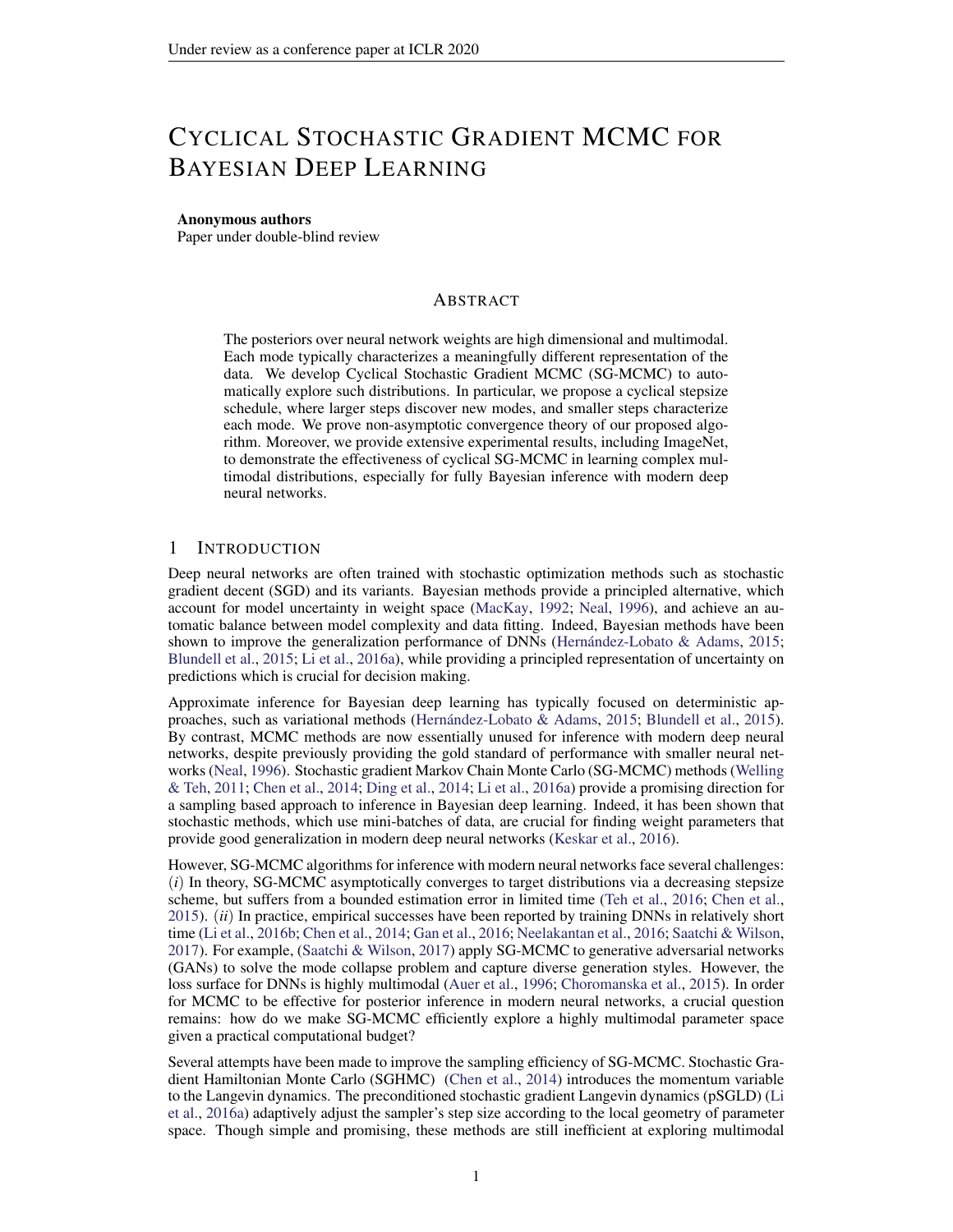distributions in practice. It is our contention that this limitation arises from difficulties escaping local modes when using the small stepsizes that SG-MCMC methods typically require. Note that the stepsize in SG-MCMC controls the sampler's behavior in two ways: the magnitude to deterministically drift towards high density regions *wrt.* the current stochastic gradient, and the level of injecting noise to randomly explore the parameter space. Therefore, a small stepsize reduces both abilities, resulting in a large numbers of iterations for the sampler to move across the modes.

In this paper, we propose to replace the traditional decreasing stepsize schedule in SG-MCMC with a cyclically changing one. To note the distinction from traditional SG-MCMC, we refer to this as the *Cyclical SG-MCMC* method (cSG-MCMC). The comparison is illustrated in Figure [1.](#page-1-0) The blue curve is the traditional decay, while the red curve shows the proposed cyclical schedule. Cyclical SG-MCMC operates in two stages: (*i*) *Exploration*: when the stepsize is large (dashed red curves), we consider this stage as an effective burn-in mech-

anism, encouraging the sampler to take

<span id="page-1-0"></span>

Figure 1: Illustration of the proposed cyclical stepsize schedule (red) and the traditional decreasing stepsize schedule (blue) for SG-MCMC algorithms.

large moves and leave the local mode using the stochastic gradient. (*ii*) *Sampling*: when the stepsize is small (solid red curves), the sampler explores one local mode. We collect samples for local distribution estimation during this stage. Further, we propose two practical techniques to improve the estimation efficiency: (1) a system temperature for exploration and exploitation; (2) A weighted combination scheme for samples collected in different cycles accommodates their relative importance.

This procedure can be viewed as SG-MCMC with warm restarts: the exploration stage provides the warm restarts for its following sampling stage. cSG-MCMC combines the advantages from (1) the traditional SG-MCMC to characterize the fine-scale local density of a distribution and (2) the cyclical schedule in optimization to efficiently explore multimodal posterior distributions of the parameter space. In limited time, cSG-MCMC is a practical tool to provide significantly better mixing than the traditional SG-MCMC for complex distributions. cSG-MCMC can also be considered as an *efficient* approximation to parallel MCMC; cSG-MCMC can achieve similar performance to parallel MCMC with only a fraction of cost (reciprocal to the number of chains) that parallel MCMC requires.

To support our proposal, we also prove the non-asymptotic convergence for the cyclical schedule. We note that this is the first convergence analysis of a cyclical stepsize algorithm (including work in optimization). Moreover, we provide extensive experimental results to demonstrate the advantages of cSG-MCMC in sampling from multimodal distributions, including Bayesian neural networks and uncertainty estimation on several large and challenging datasets such as ImageNet.

In short, cSG-MCMC provides a simple and automatic approach to inference in modern Bayesian deep learning, with promising results, and theoretical support. This work is a step towards enabling MCMC approaches in Bayesian deep learning. We will release the code on GitHub.

### <span id="page-1-1"></span>2 PRELIMINARIES: SG-MCMC WITH A DECREASING STEPSIZE SCHEDULE

SG-MCMC is a family of scalable sampling methods that enables inference with mini-batches of data. For a dataset  $D = fd_i g_{i=1}^N$  and a -parameterized model, we have the likelihood  $p(D_j)$  and prior  $p(\cdot)$ . The posterior distribution is  $p(\cdot|D) \geq \exp(-U(\cdot))$ ; where  $U(\cdot)$  is the potential energy given by  $U(\ ) = \ \log p(D/\ ) \ \log p(\ )$ :

When  $D$  is too large, it is expensive to evaluate  $U( )$  for all the data points at each iteration. Instead, SG-MCMC methods use a minibatch to approximate  $U( )$ :  $\tilde{U}( )$  =  $\log p( )$  ; where  $N^0$  N is the size of minibatch. We recommend (Ma  $\log p()$ ; where  $N^{\ell}$  N is the size of minibatch. We recommend (Ma et al., 2015) for a general  $\bigcap_{j=1}^{N^0} \log p(x_j)$ review of SG-MCMC algorithms. We describe two SG-MCMC algorithms considered in this paper.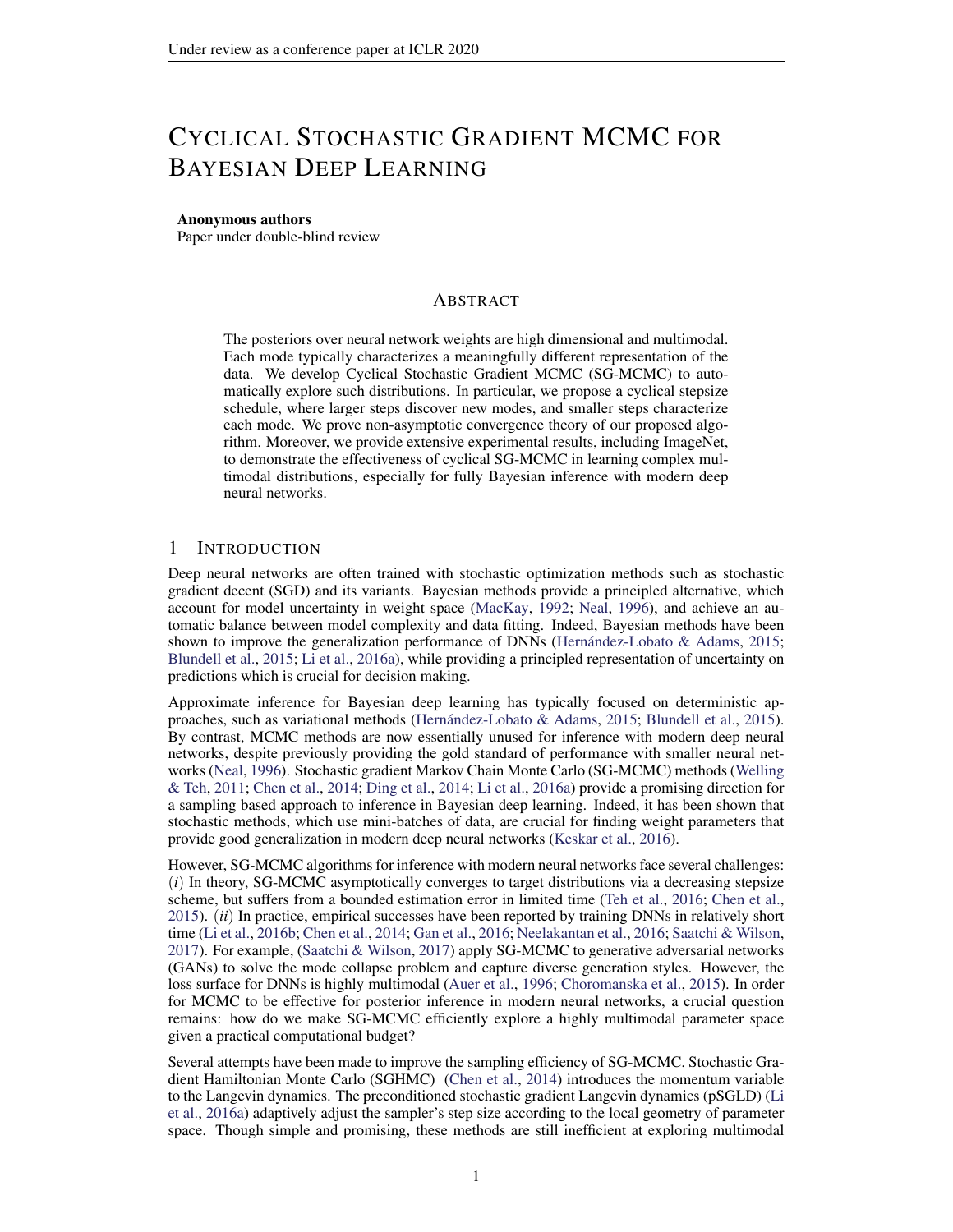**SGLD & SGHMC** (Welling & Teh, 2011) proposed Stochastic Gradient Langevin Dynamics (SGLD), which uses stochastic gradients with Gaussian noise. Posterior samples are updated at (SOLD), which uses stochastic gradients with Gaussian hoise. Posterior samples are updated at the k-th step as:  $k = k_1 - kT\tilde{U}(k) + \frac{pT}{2k}k$ , where k is the stepsize and k has a standard Gaussian distribution.

To improve mixing over SGLD, Stochastic Gradient Hamiltonian Monte Carlo (SGHMC) (Chen et al., 2014) introduces an auxiliary momentum variable v. SGHMC is built upon HMC, with an additional friction term to counteract the noise introduced by a mini-batch. The update rule for posterior samples is:  $k = k_1 + V_{k-1}$ , and  $V_k = V_{k-1}$  kr  $\tilde{U}(\kappa)$  k  $V_{k-1} + \frac{V_{k-1}(\kappa)}{2(\kappa)}$  k, where  $1$  is the momentum term and  $\hat{ }$  is the estimate of the noise.

To guarantee asymptotic consistency with the true distribution, SG-MCMC requires that the step sizes satisfy the following assumption:

**Assumption 1.** The step sizes  $f_{k}$  are decreasing, i.e.,  $0 < \kappa_{k+1} < \kappa_{k}$ , with  $I$ )  $\begin{bmatrix} 1 & 1 \\ k-1 & k \end{bmatrix}$   $\in I$ ; *and* 2)  $\int_{k=1}^{7} \frac{1}{k} < 1$ .

Without a decreasing step-size, the estimation error from numerical approximations is asymptotically biased. One typical decaying step-size schedule is  $k = a(b + k)$ , with 2 (0.5; 1] and  $(a, b)$  some positive constants (Welling & Teh, 2011).

## 3 CYCLICAL SG-MCMC

We now introduce our *cyclical SG-MCMC* (cSG-MCMC) algorithm. cSG-MCMC consists of two stages: *exploration* and *sampling*. In the following, we first introduce the cyclical step-size schedule, and then describe the exploration stage in Section [3.1](#page-3-0) and the sampling stage in Section [3.2.](#page-3-1) We propose an approach to combining samples for testing in Section F.

Assumption 1 guarantees the consistency of our estimation with the true distribution in asymptotic time. The approximation error in limited time is characterized as the risk of an estimator  $R =$  $B^2 + V$ , where B is the bias and V is the variance. In the case of infinite computation time, the traditional SG-MCMC setting can reduce the bias and variance to zero. However, the time budget is often limited in practice, and there is always a trade-off between bias and variance. We therefore decrease the overall approximation error  $R$  by reducing the variance through obtaining more effective samples. The effective sample size can be increased if less correlated samples from different distribution modes are collected.

For deep neural networks, the parameter space is highly multimodal. SG-MCMC with the traditional decreasing stepsize schedule in practice becomes trapped in a local mode, though injecting noise may help the sampler to escape in the asymptotic regime (Zhang et al., 2017). Inspired to improve the exploration of the multimodal posteriors for deep neural networks, with a simple and automatic approach, we propose the cyclical cosine stepsize schedule for SG-MCMC. The stepsize at iteration k is defined as (Loshchilov & Hutter, 2016; Huang et al., 2017):

<span id="page-2-0"></span>
$$
k = \frac{0}{2} \cos \frac{\text{mod}(k - 1; dK = Me)}{dK = Me} + 1 ; \qquad (1)
$$

where  $\sigma$  is the initial stepsize, M is the number of cycles and K is the number of total iterations.

The stepsize  $k$  varies periodically with k. In each period,  $k$  starts at  $\sigma$ , and gradually decreases to 0. Within one period, SG-MCMC starts with a large stepsize, resulting in aggressive exploration in the parameter space; as the stepsize is decreasing, SG-MCMC explores local regions. In the next period, the Markov chain restarts with a large stepsize, enforcing the sampler to escape from the current mode and explore a new area of the posterior.

Related work in optimization. In optimization, the cyclical cosine annealing stepsize schedule has been demonstrated to be able to find diverse solutions in multimodal objectives, though not specifically different modes, using stochastic gradient methods (Loshchilov & Hutter, 2016; Huang et al., 2017; Garipov et al., 2018). Alternatively, we adopt the technique to SG-MCMC as an effective scheme for sampling from multimodal distributions.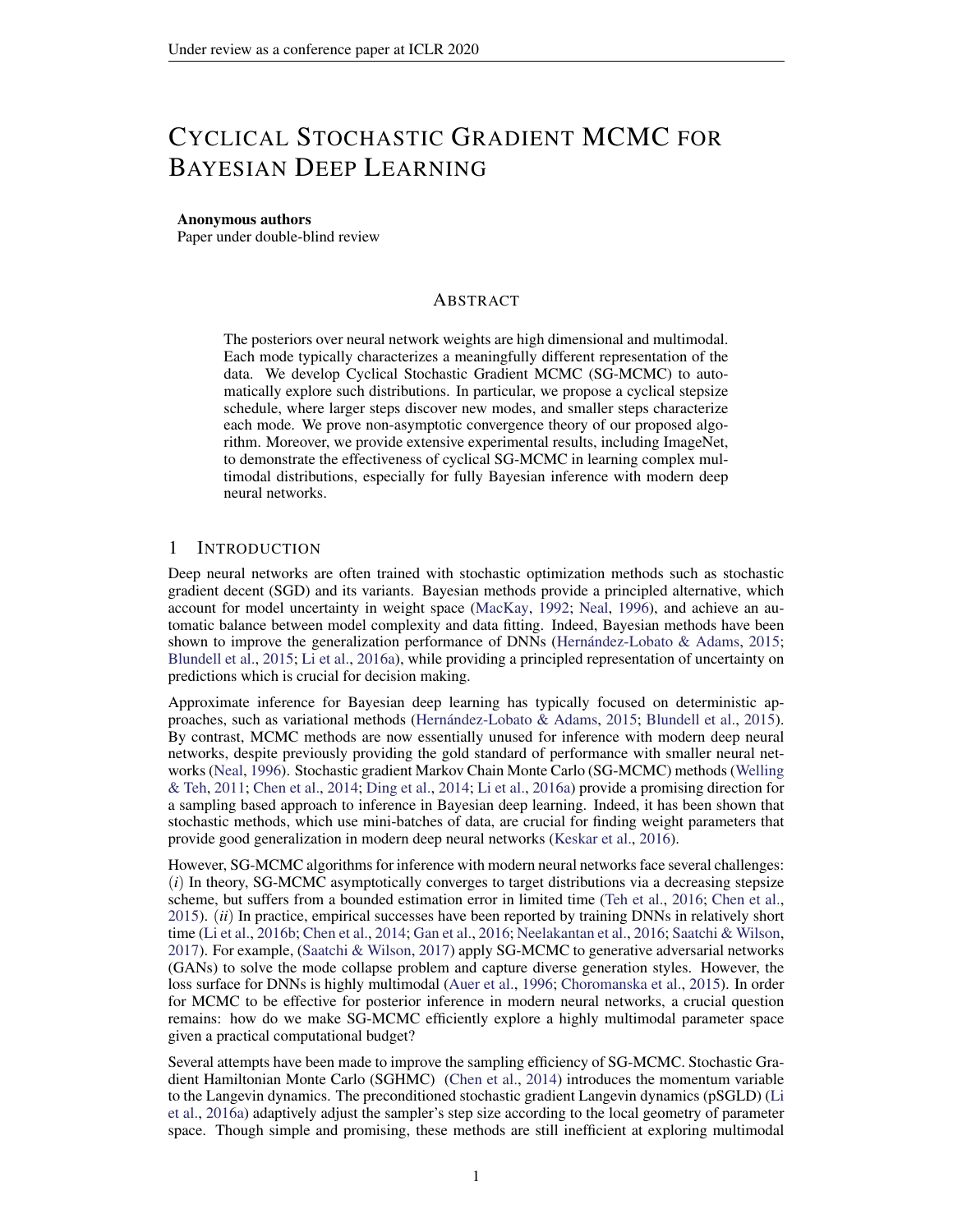### <span id="page-3-0"></span>3.1 EXPLORATION

The first stage of cyclical SG-MCMC, *exploration*, discovers parameters near local modes of an objective function. Unfortunately, it is undesirable to directly apply the cyclical schedule in optimization to SG-MCMC for collecting samples at every step. SG-MCMC often requires a small stepsize in order to control the error induced by the noise from using a minibatch approximation. If the stepsize is too large, the stationary distribution of SG-MCMC might be far away from the true posterior distribution. To correct this error, it is possible to do stochastic Metropolis-Hastings (MH) (Korattikara et al., 2014; Bardenet et al., 2014; Chen et al., 2016b). However, stochastic MH correction is still computationally too expensive. Further, it is easy to get rejected with an aggressive large stepsize, and every rejection is a waste of gradient computation.

To alleviate this problem, we propose to introduce a system temperature  $\tau$  to control the sampler's behavior:  $p(jD) \, \measuredangle \exp(-U(j-1))$ . Note that setting  $T = 1$  corresponds to sampling from the true posterior. When  $\overline{T}$  ! 0, the posterior distribution becomes a point mass. Sampling from  $\lim_{T \to 0} \exp(-U(-)=T)$  is equivalent to minimizing  $U(-)$ ; in this context, SG-MCMC methods become stochastic gradient optimization methods.

One may increase the temperature  $T$  from 0 to 1 when the step-size is decreasing. We simply consider  $T = 0$  and perform optimization as the burn-in stage, when the completed proportion of a cycle  $r(k) = \frac{\text{mod } (k-1; dK = Me)}{dK = Me}$  is smaller than a given threshold:  $r(k) < .$  Note that  $2(0, 1)$ balances the proportion of the exploration and sampling stages in cSG-MCMC.

### <span id="page-3-1"></span>3.2 SAMPLING

The *sampling* stage corresponds to  $T = 1$ of the exploration stage. When  $r(k)$ or step-sizes are sufficiently small, we initiate SG-MCMC updates and collect samples until this cycle ends.

SG-MCMC with Warm Restarts One may consider the exploration stage as automatically providing warm restarts for the sampling stage. Exploration alleviates the inefficient mixing and inability to traverse the multimodal distributions of the traditional SG-MCMC methods. SG-MCMC with warm restarts explores different parts

Algorithm 1 Cyclical SG-MCMC.

```
Input: The initial stepsize _0, number of cycles M,
  number of training iterations K and the proportion
  of exploration stage .
  for k = 1:K do
           k1.
     if \frac{\mod (k-1)dK=Me}{dK=Me} < then
       % Exploration stage
                 \Gamma \tilde{U}_k( )else
       % Sampling stage
       Collect samples using SG-MCMC methods
Output: Samples f_{k}g
```
of the posterior distribution and capture multiple modes in a single training procedure.

In summary, the proposed cyclical SG-MCMC repeats the *two* stages, with three key advantages: (*i*) It restarts with a large stepsize at the beginning of a cycle which provides enough perturbation and encourages the model to escape from the current mode. (*ii*) The stepsize decreases more quickly inside one cycle than a traditional schedule, making the sampler better characterize the density of the local regions. (*iii*) This cyclical stepsize shares the advantage of the "super-convergence" property discussed in (Smith & Topin, 2017): cSG-MCMC can accelerate convergence for DNNs by up to an order of magnitude.

Connection to the Santa algorithm. It is interesting to note that our approach inverts steps of the Santa algorithm (Chen et al., 2016a) for optimization. Santa is a simulated-annealing-based optimization algorithm with an exploration stage when  $T = 1$ , then gradually anneals  $T / 0$  in a refinement stage for global optimization. In contrast, our goal is to draw samples for multimodal distributions, thus we explore with  $T = 0$  and sample with  $T = 1$ . Another fundamental difference is that Santa adopts the traditional stepsize decay, while we use the cyclical schedule.

We visually compare the difference between cyclical and traditional step size schedules (described in Section [2\)](#page-1-1) in Figure [1.](#page-1-0) The cyclical SG-MCMC algorithm is presented in Algorithm [1.](#page-3-2)

Connection to Parallel MCMC. Running parallel Markov chains is a natural and effective way to draw samples from multimodal distributions (VanDerwerken & Schmidler, 2013; Ahn et al., 2014).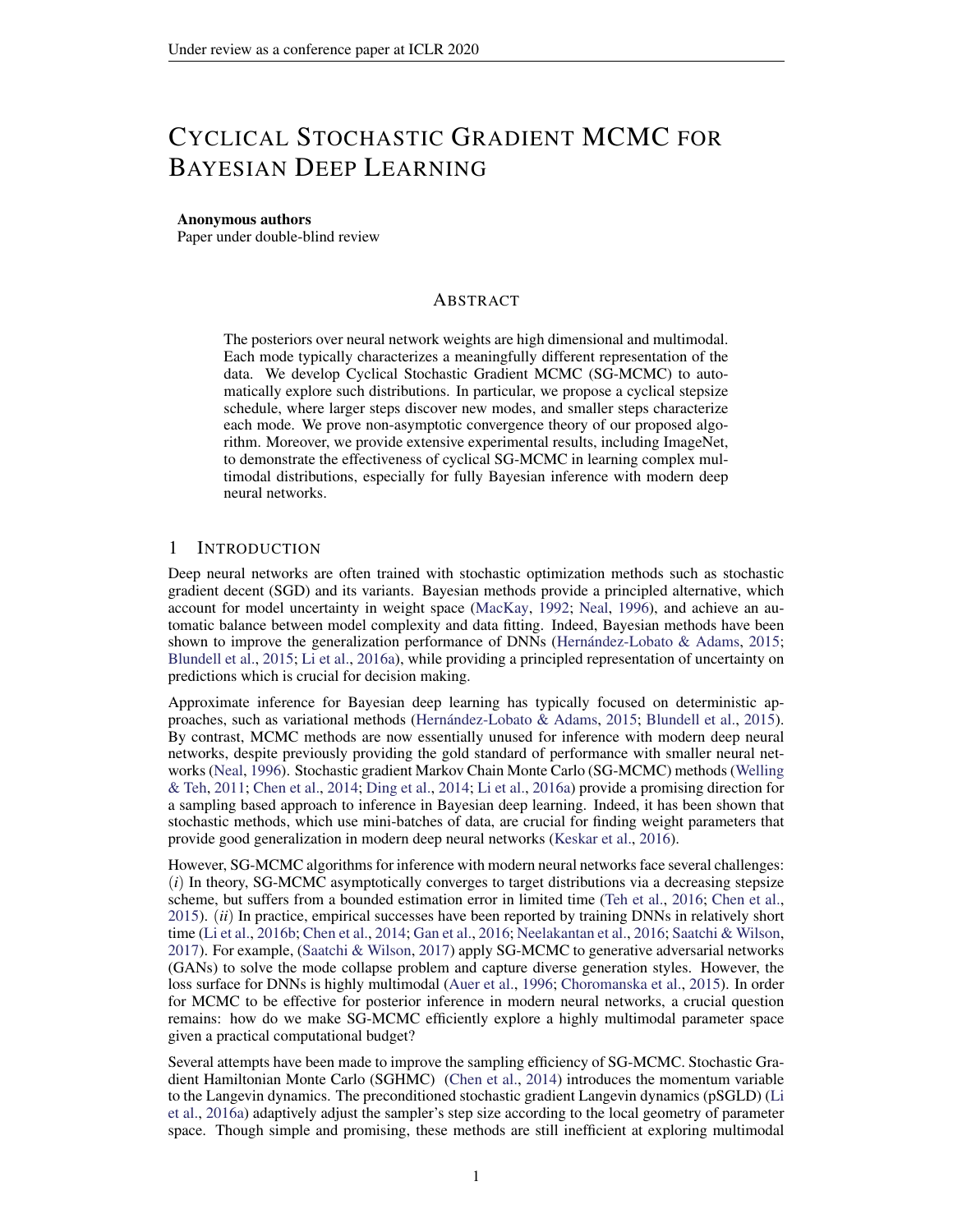However, the training cost increases linearly with the number of chains. Cyclical SG-MCMC can be seen as an efficient way to approximate parallel MCMC. Each cycle effectively estimates a different region of posterior. Note cyclical SG-MCMC runs along a single training pass. Therefore, its computational cost is the same as single chain SG-MCMC while significantly less than parallel MCMC.

Combining Samples. In cyclical SG-MCMC, we obtain samples from multiple modes of a posterior distribution by running the cyclical step size schedule for many periods. We provide a sampling combination scheme to effectively utilize the collected samples in Section F in Appendix.

### 4 THEORETICAL ANALYSIS

Qur algorithm is based on the SDE characterizing the Langevin dynamics:  $d_t = r U(t) dt +$  $\bar{2}dW_t$ , where  $W_t \supseteq R^d$  is a *d*-dimensional Brownian motion. In this section, we prove nonasymptotic convergence rates for the proposed cSG-MCMC framework with a cyclical stepsize sequence  $f_{k}g$  defined in equation [1.](#page-2-0) For simplicity, we do not consider the exploration stage in the analysis as that corresponds to stochastic optimization. Generally, there are two different ways to describe the convergence behaviours of SG-MCMC. One characterizes the sample average over a particular test function (*e.g.*, (Chen et al., 2015; Vollmer et al., 2016)); the other is in terms of Wasserstein distance (*e.g.*, (Raginsky et al., 2017; Xu et al., 2017)). We study both in the following.

Weak convergence Following (Chen et al., 2015; Vollmer et al., 2016), we define the posterior average of an ergodic SDE as:  $\frac{R}{X}$  ( ) ( )d for some test function ( ) of interest. For the corresponding algorithm with generated samples  $(k)_{k=1}^K$ , we use the *sample average*  $\hat{ }$  defined as  $\hat{K} = \frac{1}{K} \begin{bmatrix} K \\ k-1 \end{bmatrix}$  ( k) to approximate  $\hat{K}$ . We prove weak convergence of cSGLD in terms of bias and MSE, as stated in Theorem 1.

Theorem 1. *Under Assumptions 2 in the Appendix, for a smooth test function , the bias and MSE of cSGLD are bounded as:*

*BIAS:* 
$$
E^{\sim} = O \frac{1}{\omega K} + O
$$
; *MSE:*  $E^{\sim} = \frac{2}{\omega C} = O \frac{1}{\omega K} + \frac{2}{0}$  : (2)

Convergence under Wasserstein distance Next, we consider the more general case of SGLD and characterize convergence rates in terms of a stronger metric of 2-Wasserstein distance, defined as:

$$
W_2^2(~;~):=\inf \hspace{1cm} k \hspace{1cm} \ell \xi_2^2 d~(~;~\stackrel{\emptyset}{\longrightarrow}: \hspace{1cm} 2\hspace{1mm} \Gamma(~;~)
$$

where  $\Gamma(\cdot)$  is the set of joint distributions over  $(\cdot)$  such that the two marginals equal and, respectively.

Denote the distribution of  $t$  in the SDE as  $t$ . According to (Chiang & Hwang, 1987), the stationary distribution  $\tau$  matches our target distribution. Let  $\kappa$  be the distribution of the sample from our proposed cSGLD algorithm at the  $K$ -th iteration. Our goal is to derive a convergence bound on  $W_2(\kappa;\tau)$ . We adopt standard assumptions as in most existing work, which are detailed in Assumption [3](#page-0-0) in Appendix. Theorem [2](#page-4-0) summarizes our main theoretical result.

<span id="page-4-0"></span>**Theorem 2.** *Under Assumption* [3](#page-0-0) *in Appendix, there exist constants*  $(C_0; C_1; C_2; C_3)$  *independent of the stepsizes such that the convergence rate of our proposed cSGLD with cyclical stepsize sequence equation* [1](#page-2-0) *is bounded for all* K *satisfying* (K *mod* M =0), as  $W_2(\kappa; \tau)$ 

$$
C_3 \exp\left(-\frac{K_0}{2C_4}\right) + 6 + \frac{C_2K_0}{2} \left[ (C_1\frac{3\frac{2}{0}K}{8} + C_0\frac{K_0}{2})^{\frac{1}{2}} + (C_1\frac{3\frac{2}{0}K}{16} + C_0\frac{K_0}{4})^{\frac{1}{4}} \right].
$$

*Particularly, if we further assume*  $\sigma = O(K)$  *for*  $\beta > 1$ ,  $W_2(\kappa; \tau)$   $C_3 + C_4$  $6 + \frac{C_2}{K}$  $\frac{1}{2} \left[ \left( \frac{2C_1}{K^2} + \frac{2C_0}{K^2} \right)^{\frac{1}{2}} + \left( \frac{C_1}{K^2} + \frac{C_0}{K^2} \right)^{\frac{1}{4}} \right].$ 

Remark 1. *i*) *The bound is decomposed into two parts: the first part measures convergence speed of exact solution to the stationary distribution, i.e.,* <sup>P</sup> k k *to* <sup>1</sup>*; the second part measures measures* the numerical error, i.e., between  $K$  and  $\bigcup_{k=k+1}^{\infty}$  *ii*) The overall bound offers a same order of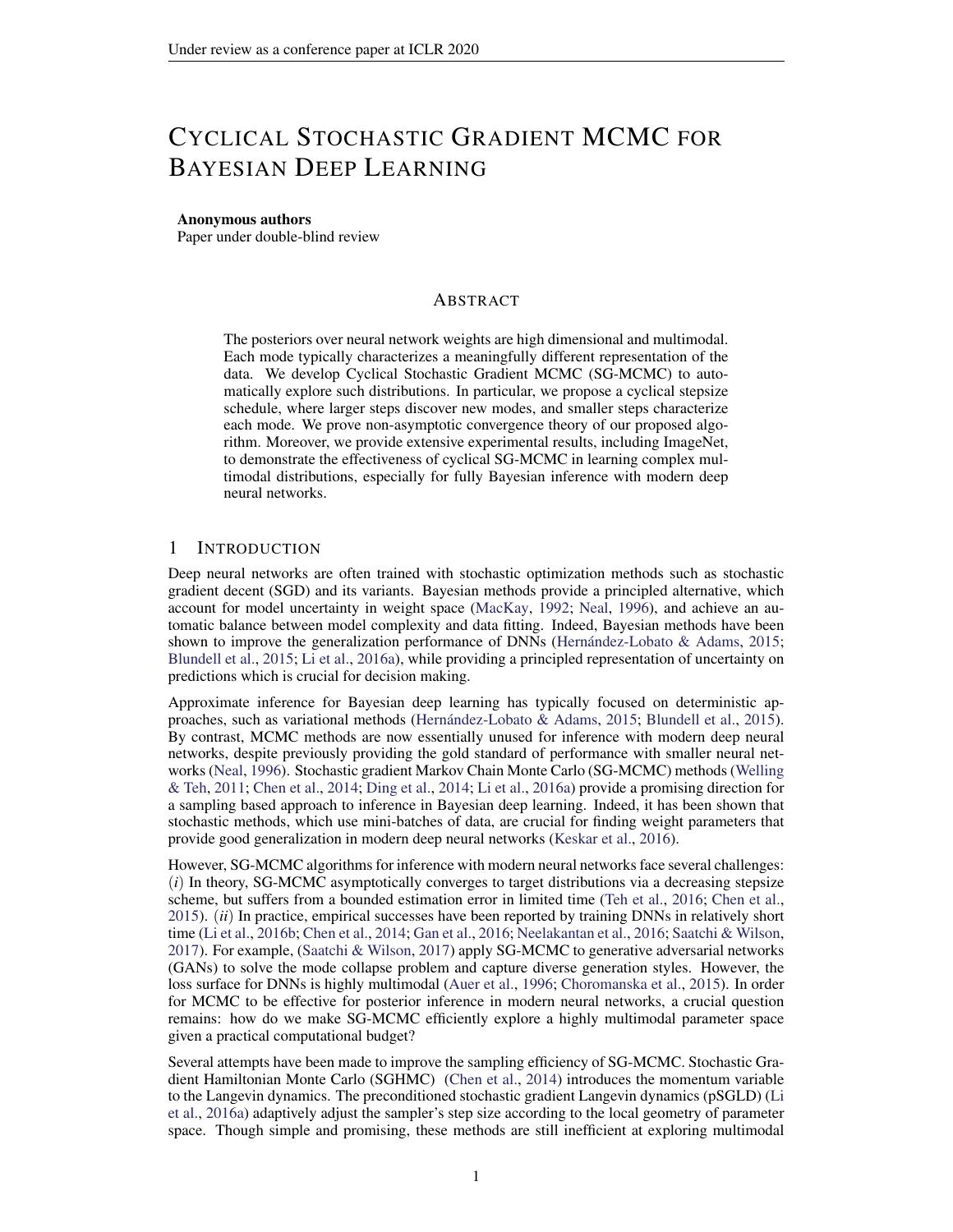<span id="page-5-3"></span>

Figure 3: Results of cSG-MCMC with DNNs on CIFAR-100 dataset. (a) MDS visualization in weight space: cSG-MCMC show larger distance than traditional schedules. (b) Testing errors (%) on the path of two samples: cSG-MCMC shows more varied performance. (c) Testing errors  $(\%)$  as a function of the number of cycles M: cSGLD yields consistently lower errors.

*dependency on* K *as in standard SGLD (please see the bound for SGLD in Section E of Appendix. See also (Raginsky et al., 2017)). iii*) *If one imposes stricter assumptions such as in the convex case, the bound can be further improved. Specific bounds are derived in the Appendix. We did not consider this case due to the discrepancy from real applications.*

## 5 EXPERIMENTS

We demonstrate cSG-MCMC on several tasks, including a synthetic multimodal distribution (Section [5.1\)](#page-5-0), image classification on Bayesian neural networks (Section [5.2\)](#page-5-1) and uncertainty estimation in Section 5.3. We also demonstrate cSG-MCMC can improve the estimate efficiency for uni-modal distributions using Bayesian logistic regression in Section A.2 in Appendix. We choose SLGD and SGHMC as the representative baseline algorithms. Their cyclical counterpart are called cSGLD and cSGHMC, respectively.

### <span id="page-5-0"></span>5.1 SYNTHETIC MULTIMODAL DATA

We first demonstrate the ability of cSG-MCMC for sampling from a multi-modal distribution on a 2D mixture of 25 Gaussians. Specifically, we compare cSGLD with SGLD in two setting: (1) parallel running with 4 chains and (2) running with a single chain, respectively. Each chain runs for 50k iterations. The stepsize schedule of SGLD is  $k \neq 0.05k$  0.55. In cSGLD, we set  $M = 30$  and the initial stepsize  $_0 = 0.09$ . The proportion of exploration stage =  $\frac{1}{4}$ . Fig [2](#page-5-2) shows the estimated density using sampling results for SGLD and cSGLD in the parallel setting. We observed that SGLD gets trapped in the local modes, depending on the initial position. In any practical time period,

<span id="page-5-2"></span>

Figure 2: Sampling from a mixture of 25 Gaussians shown in (a) for the parallel setting. With a budget of  $50k \quad 4 = 200k$  samples, traditional SGLD in (b) has only discovered 4 of the 25 modes, while our cSGLD in (c) has fully explored the distribution.

SGLD could only characterize partial distribution. In contrast, cSGLD is able to find and characterize all modes, regardless of the initial position. cSGLD leverages large step sizes to discover a new mode, and small step sizes to explore local modes. This result suggests cSGLD can be a significantly favourable choice in the non-asymptotic setting, for example only 50k iterations in this case. The single chain results and the quantitative results on mode coverage are reported in Section A.1 of Appendix.

#### <span id="page-5-1"></span>5.2 BAYESIAN NEURAL NETWORKS

We demonstrate the effectiveness of cSG-MCMC on Bayesian neural networks for classification on CIFAR-10 and CIFAR-100. We compare with (*i*) traditional SG-MCMC; (*ii*) traditional stochastic optimization methods, including stochastic gradient descent (SGD) and stochastic gradient descent with momentum (SGDM); and (*iii*) *Snapshot*: a stochastic optimization ensemble method method with a the cyclical stepsize schedule (Huang et al., 2017). We use a ResNet-18 (He et al., 2016) and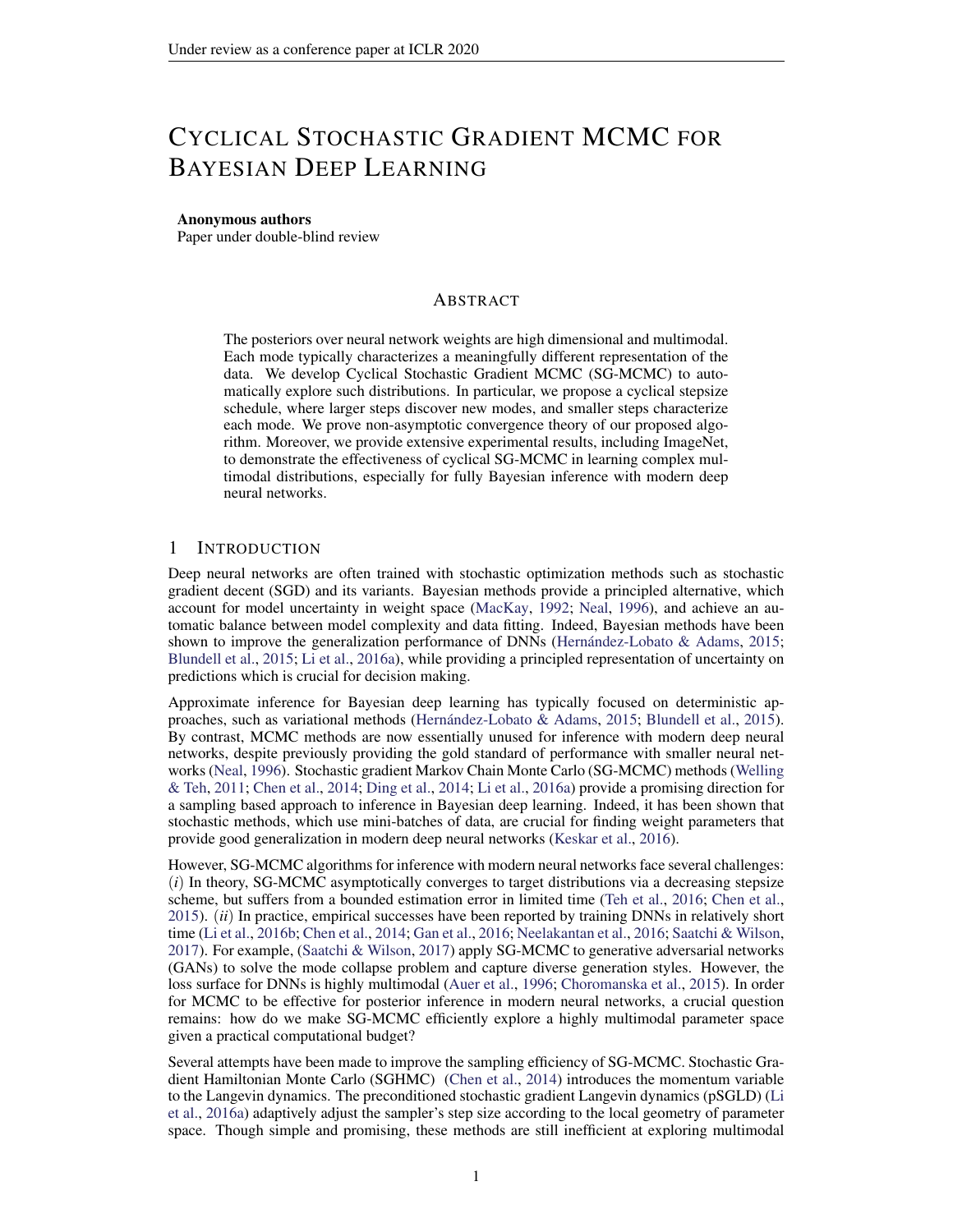run all algorithms for 200 epochs. We report the test errors averaged over 3 runs, and the standard error ( ) from the mean predictor.

We setM = 4 and  $_0$  = 0:5 for cSGLD, cSGHMC and Snapshot. The proportion hyper-parameter = 0.8 and 0.94 for CIFAR-10 and CIFAR-100, respectively. We collect 3 samples per cycle. In practice, we found that the collected samples share similarly high likelihood for DNNs, thus one may simply set the normalizing term in Eq. equation 33 to be the same for faster testing.

For the traditional SG-MCMC methods, we found that noise injection early in training hurts convergence. To make these baselines as competitive as possible, we thus avoid noise injection for the rst 150 epochs of training (corresponding to the zero temperature limit of SGLD and SGHMC), and resume SGMCMC as usual (with noise) for the last 50 epochs. This scheme is similar to the exploration and sampling stages within one cycle of cSG-MCMC. We collect 20 samples for the MCMC methods and average their predictions in testing.

| Testing Performance for Image Classi cation                  |              | CIFAR-10      | CIFAR-100  |
|--------------------------------------------------------------|--------------|---------------|------------|
| We report the testing errors in Table 1 to com-              |              |               |            |
|                                                              | SGD          | $5.29$ 0.15   | 23.61 0.09 |
| pare with the non-parallel algorithms. Snapshot              | SGDM         | 5.17 0.09     | 22.98 0.27 |
| and traditional SG-MCMC reduce the testing er-               | Snapshot-SGD | 4.46 0.04     | 20.83 0.01 |
| rors on both datasets. Performance variance forSnapshot-SGDM |              | 4.39 0.01     | 20.81 0.10 |
| these methods is also relatively small, due to               | SGLD         | $5.20 \ 0.06$ | 23.23 0.01 |
| the multiple networks in the Bayesian model av-              | cSGLD        | 4.29 0.06     | 20.55 0.06 |
| erage. Further, cSG-MCMC signi cantly out-                   | <b>SGHMC</b> | 4.93 0.1      | 22.60 0.17 |
| performs Snapshot ensembles and the traditional              | cSGHMC       | 4.27 0.03     | 20.50 0.11 |

capturing diverse modes compared to traditionaable 1: Comparison of test error (%) between SG-MCMC, and (2) capturing ne-scale characCSG-MCMC with non-parallel algorithms. cSteristics of the distribution compared with SnapGLD and cSGHMC yields lower errors than their optimization counterparts, respectively. SG-MCMC, demonstrating the importance of (1) shot ensembles.

Diversity in Weight Space. To further demonstrate our hypothesis that with a limited budget cSG-MCMC can nd diverse modes, while traditional SG-MCMC cannot, we visualize the 12 samples we collect from cSG-MCMC and SG-MCMC on CIFAR-100 respectively using Multidimensional Scaling (MDS) in Figur[e](#page-5-3) 3 (a). MDS uses a Euclidean distance metric between the weight of samples. We see that the samples of cSG-MCMC form 4 clusters, which means they are from 4 different modes in weight space. However, all samples from SG-MCMC only form one cluster, which indicates traditional SG-MCMC gets trapped in one mode and only samples from that mode.

Diversity in Prediction. To further demonstrate the samples from different cycles of cSG-MCMC provide diverse predictions we choose one sample from each cycle and linearly interpolate between two of them (Goodfellow et al., 2014; Huang et al., 2017). Speci callyJl(et) be the test error of a sample with parameter. We compute the test error of the convex combination of two samples  $J($   $1 + (1)$   $)$  2), where 2 [0; 1].

We linearly interpolate between two samples from neighboring chains of cSG-MCMC since they are the most likely to be similar. We randomly select 4 samples from SG-MCMC. If the samples are from the same mode, the test error of the linear interpolation of parameters will be relatively smooth, while if the samples are from different modes, the test error of the parameter interpolation will have a spike when is between 0 and 1.

We show the results of interpolation for cSG-MCMC and SG-MCMC on CIFAR-100 in F[igu](#page-5-3)re 3 (b). We see a spike in the test error in each linear interpolation of parameters between two samples from neighboring chains in cSG-MCMC while the linear interpolation for samples of SG-MCMC is smooth. This result suggests that samples of cSG-MCMC from different chains are from different modes while samples of SG-MCMC are from the same mode.

Although the test error of a single sample of cSG-MCMC is worse than that of SG-MCMC shown in Figure [3](#page-5-3) (c), the ensemble of these samples signi cantly improves the test error, indicating that samples from different modes provide different predictions and make mistakes on different data points. Thus these diverse samples can complement each other, resulting in a lower test error, and demonstrating the advantage of exploring diverse modes using cSG-MCMC.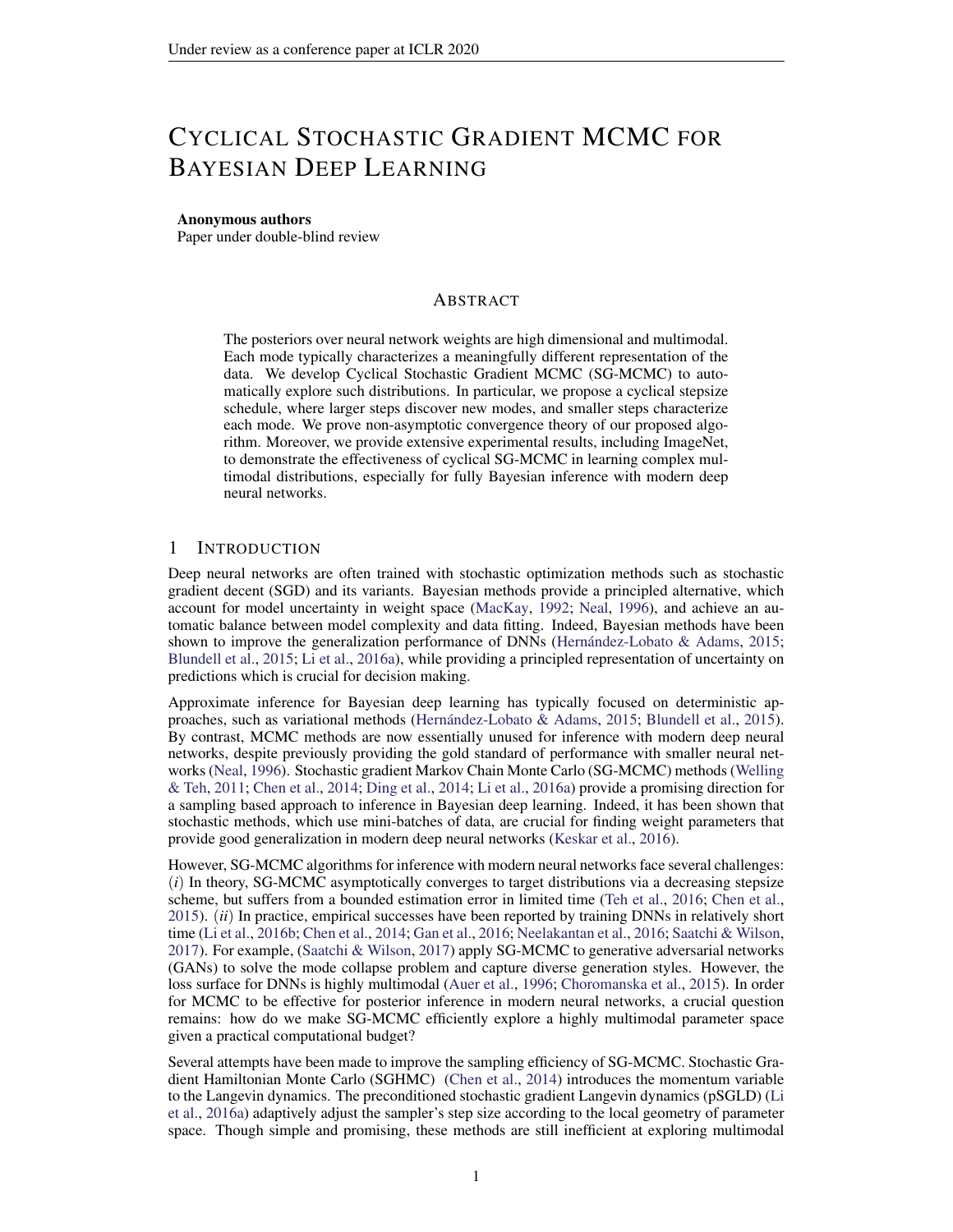| Method    |       | Cyclical+Parallel |                    | Decreasing+Parallel Decreasing+Parallel Cyclical+Single |       |              |       |              |
|-----------|-------|-------------------|--------------------|---------------------------------------------------------|-------|--------------|-------|--------------|
| Cost      |       | 200/800           | 200/800<br>100/400 |                                                         |       | 200/200      |       |              |
| Sampler   | SGLD  | SGHMC             | SGLD               | SGHMC                                                   | SGLD  | <b>SGHMC</b> | SGLD. | <b>SGHMC</b> |
| CIFAR-10  | 4.09  | 3.95              | 4.15               | 4.09                                                    | 5.11  | 4.52         | 4.29  | 4.27         |
| CIFAR-100 | 19.37 | 19.19             | 20.29              | 19.72                                                   | 21.16 | 20.82        | 20.55 | 20.50        |

Table 2: Comparison of test error (%) between cSG-MCMC with parallel algoriM me4 chains) on CIFAR-10 and CIFAR-100. The method is reported in the format of "step-size schedule (cyclical or decreasing) + single/parallel chain". The cost is reported in the format opbch per chain / # epoch used in all chains". Note that a parallel algorithm with a single chain reduces to a nonparallel algorithm. Integration of the cyclical schedule with parallel algorithms provides lower testing errors.

Comparison to Parallel MCMC. cSG-MCMC can be viewed as an economical alternative to parallel MCMC. We verify how closely cSG-MCMC can approximate the performance of parallel MCMC, but with more convenience and less computational expense. We also note that we can improve parallel MCMC with the proposed cyclical stepsize schedule.

We report the testing errors in Table 2 to compare multiple-chain results. (1) Four chains used, each runs 200 epochs (800 epochs in total), the results are shown in the rst 4 columns (Cyclical+Parallel vs Decreasing+Parallel). We see that cSG-MCMC variants provide lower errors than plain SG-MCMC. (2) We reduce the number of epochs (och) of parallel MCMC to 100 epoch each for decreasing stepsize schedule. The total cost is 400 epochs. We compare its performance with cyclical single chain (200 epochs in total) in the last 4 columns (Decreasing+Parallel vs Cyclical+Single). We see that the cyclical schedule running on a single chain performs best even with half the computational cost! All the results indicate the importance of warm re-starts using the proposed cyclical schedule. For a given total cost budget, the proposed cSGMCMC is preferable to parallel sampling.

Comparison to Snapshot Optimization. We carefully compared with Snapshot, as our cSG-MCMC can be viewed as the sampling counterpart of the Snapshot optimization method. We plot the test errowrt.various number of cycles in Fig. 3. AsM increases, cSG-MCMC and Snapshot both improve. However, given a xeM, cSG-MCMC yields substantially lower test errors than Snapshot. This result is due to the ability of cSG-MCMC to better characterize the local distribution of modes: Snapshot provides a singe minimum per cycle, while cSG-MCMC fully exploits the mode with more samples, which could provide weight uncertainty estimate and avoid over-tting.

| Results on ImageNet. We further study dif-       |                             |        |        |        |
|--------------------------------------------------|-----------------------------|--------|--------|--------|
| ferent learning algorithms on a large-scale      |                             | NLL #  | Top1 " | Top5 " |
| dataset, ImageNet. ResNet-50 is used as the ar-  | SGDM                        | 0.9595 | 76.046 | 92.776 |
| chitecture, and 120 epochs for each run. The     | Snapshot-SGDM 0.8941 77.142 |        |        | 93.344 |
|                                                  | <b>SGHMC</b>                | 0.9308 | 76.274 | 92.994 |
| results on the testing set are summarized in Ta- | cSGHMC                      | 0.8882 | 77.114 | 93.524 |
| ble 3, including NLL, Top1 and Top5 accuracy     |                             |        |        |        |

Table 3: Comparison on the testing set of ImageNet. cSGHMC yields lower testing NLL than  $\mathfrak{F}% _{k}(G)$ กลpshot and SGHMC. (%), respectively. 3 cycles are considered for both cSGHMC and Snapshot, and we collect 3 samples per cycle. We see that cSGHMC yields

the lowest testing NLL, indicating that the cy-

cle schedule is an effective technique to explore the parameter space, and diversi ed samples can help prevent over-tting.

## 5.3 UNCERTAINTY EVALUATION

To demonstrate how predictive uncertainty bene ts from exploring multiple modes in the posterior of neural network weights, we consider the task of uncertainty estimation for out-of-distribution samples (Lakshminarayanan et al., 2017). We train a three-layer MLP model on the standard MNIST train dataset until convergence using different algorithms, and estimate the entropy of the predictive distribution on the notMNIST dataset (Bulatov, 2011). Since the samples from the notMNIST dataset belong to the unseen classes, ideally the predictive distribution of the trained model should be uniform over the notMNIST digits, which gives the maximum entropy.

In Figure 4, we plot the empirical CDF for the entropy of the predictive distributions on notMNIST. We see that the uncertainty estimates from cSGHMC and cSGLD are better than the other methods,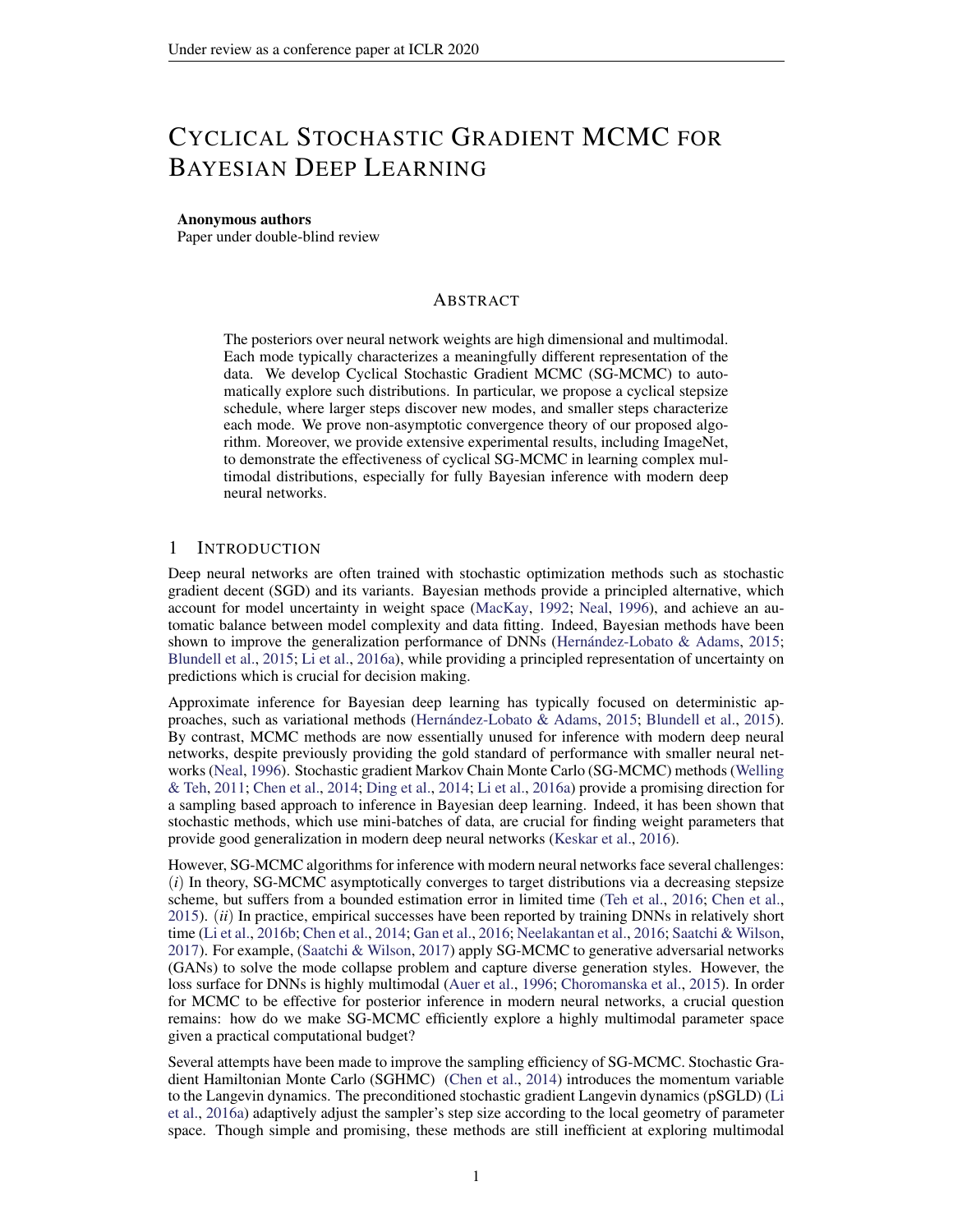since the probability of a low entropy prediction is overall lower. cSG-MCMC algorithms explore more modes in the weight space, each mode characterizes a meaningfully different representation of MNIST data. When testing on the out-of-distribution dataset (notMNIST), each mode can provide different predictions over the label space, leading to more reasonable uncertainty estimates. Snapshot achieves less entropy than cSG-MCMC, since it represents each mode with a single point.

The traditional SG-MCMC methods also provide better uncertainty estimation compared to their optimization counterparts, because they characterize a local region of the parameter space, rather than a single point. cSG-MCMC can be regarded as a combination of these two worlds: a wide coverage of many modes in Snapshot, and ne-scale characterization of local regions in SG-MCMC.

# 6 DISCUSSION

We have proposed cyclical SG-MCMC methods

to automatically explore complex multimoda igure 4: Empirical CDF for the entropy of distributions. Our approach is particularly com<sub>the predictive</sub> distribution on notMNIST dataset. pelling for Bayesian deep learning, which in-o productive distinction of the matter called volves rich multimodal parameter posteriors cor<sub>or</sub> the low entropy estimate than other algoresponding to meaningfully different representitions. tations. We have also shown that our cyclical

methods explore unimodal distributions more ef-

-ciently. These results are in accordance with theory we developed to show that cyclical SG-MCMC will converge faster to samples from a stationary distribution in general settings. Moreover, we show cyclical SG-MCMC methods provide more accurate uncertainty estimation, by capturing more diversity in the hypothesis space corresponding to settings of model parameters.

While MCMC was once the gold standard for inference with neural networks, it is now rarely used in modern deep learning. We hope that this paper will help renew interest in MCMC for this purpose. Indeed, MCMC is uniquely positioned to explore the rich multimodal posterior distributions of modern neural networks, which can lead to improved accuracy, reliability, and uncertainty representation.

# **REFERENCES**

Sungjin Ahn, Babak Shahbaba, and Max Welling. Distributed stochastic gradient MCMCMIn 2014.

Peter Auer, Mark Herbster, and Manfred K Warmuth. Exponentially many local minima for single neurons. InNIPS 1996.

Remi Bardenet, Arnaud Doucet, and Chris Holmes. Towards scaling up Markov Chain Monte Carlo: ´ an adaptive subsampling approach IOML, 2014.

Charles Blundell, Julien Cornebise, Koray Kavukcuoglu, and Daan Wierstra. Weight uncertainty in neural networksICML, 2015.

François Bolley and Edric Villani. Weighted csisz r-kullback-pinsker inequalities and applications to transportation inequalities. In anales de la Faculte des sciences de Toulous éversité Paul Sabatier, 2005.

Yaroslav Bulatov. Not MNIST Dataset. 2011http://yaroslavvb.blogspot.com/ 2011/09/notmnist-dataset.html .

Changyou Chen, Nan Ding, and Lawrence Carin. On the convergence of stochastic gradient MCMC algorithms with high-order integrators. MIPS 2015.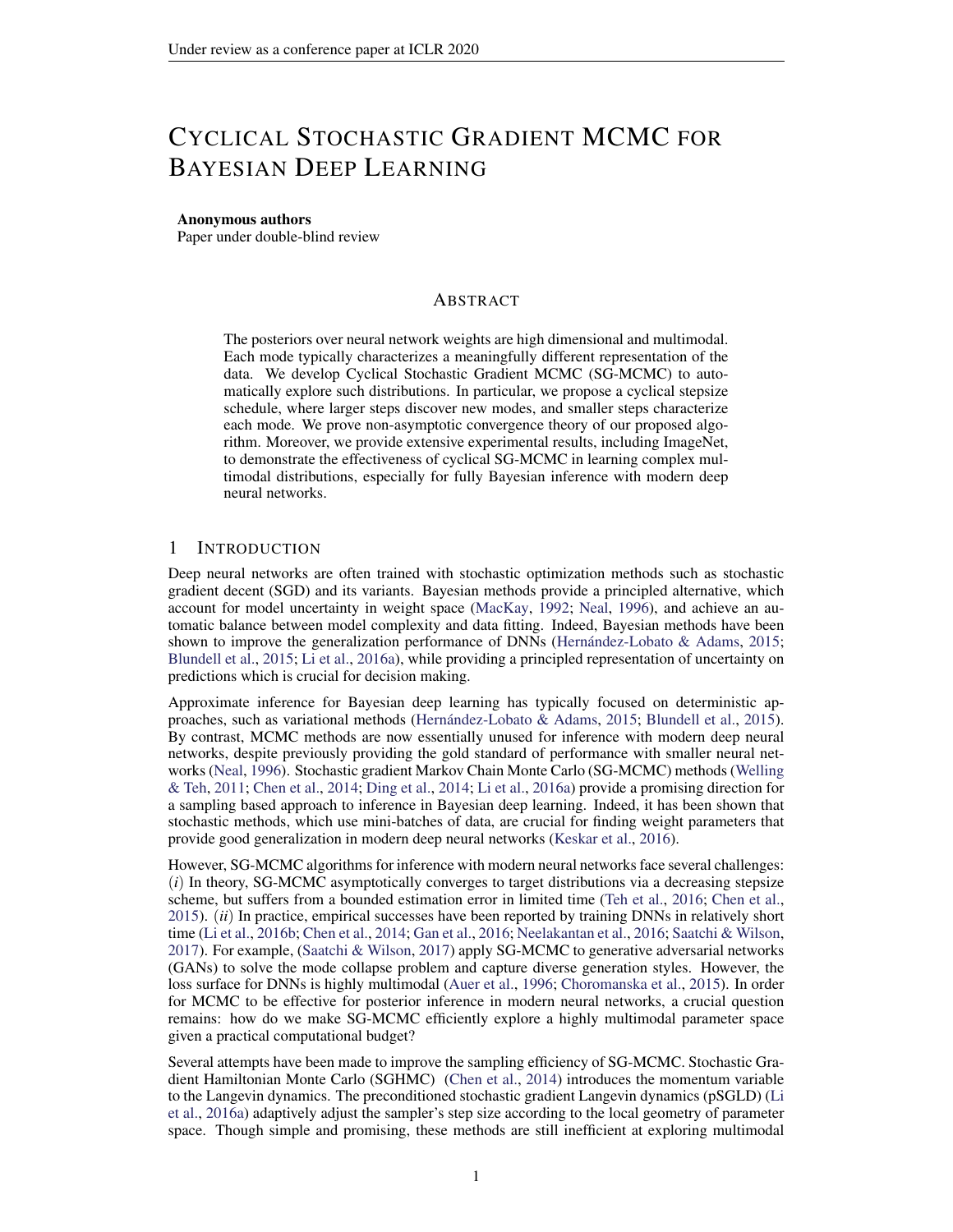- Changyou Chen, David Carlson, Zhe Gan, Chunyuan Li, and Lawrence Carin. Bridging the gap between stochastic gradient MCMC and stochastic optimizationArtlincial Intelligence and Statistics, 2016a.
- Haoyu Chen, Daniel Seita, Xinlei Pan, and John Canny. An ef cient minibatch acceptance test for Metropolis-HastingsarXiv preprint arXiv:1610.0684,82016b.
- Tianqi Chen, Emily Fox, and Carlos Guestrin. Stochastic gradient Hamiltonian Monte Carlo. In ICML, 2014.
- Tzuu-Shuh Chiang and Chii-Ruey Hwang. Diffusion for global optimization in Stat M J. Control Optim, pp. 737–753, 1987. ISSN 0363-0129. doi: 10.1137/0325042. http://dx.doi. org/10.1137/0325042 .
- Anna Choromanska, Mikael Henaff, Michael Mathieuer Grah Arous, and Yann LeCun. The loss surfaces of multilayer networks. Anti cial Intelligence and Statistics 2015.
- Arnak S. Dalalyan and Avetik Karagulyan. User-friendly guarantees for the langevin monte carlo with inaccurate gradient.Stochastic Processes and their Application8 419. ISSN 0304-4149. doi: https://doi.org/10.1016/j.spa.2019.02.016. URtp://www.sciencedirect.com/ science/article/pii/S0304414918304824 .
- Nan Ding, Youhan Fang, Ryan Babbush, Changyou Chen, Robert D Skeel, and Hartmut Neven. Bayesian sampling using stochastic gradient thermostats IRS 2014.
- Zhe Gan, Chunyuan Li, Changyou Chen, Yunchen Pu, Qinliang Su, and Lawrence Carin. Scalable Bayesian learning of recurrent neural networks for language modelling, 2016.
- Timur Garipov, Pavel Izmailov, Dmitrii Podoprikhin, Dmitry P Vetrov, and Andrew G Wilson. Loss surfaces, mode connectivity, and fast ensembling of DNNsAdvances in Neural Information Processing Systemsp. 8789-8798, 2018.
- Ian J Goodfellow, Oriol Vinyals, and Andrew M Saxe. Qualitatively characterizing neural network optimization problemsarXiv preprint arXiv:1412.654, 42014.
- Peter J Green. Reversible jump MCMC computation and bayesian model determi**Bationetrika** 82(4):711–732, 1995.
- Kaiming He, Xiangyu Zhang, Shaoqing Ren, and Jian Sun. Deep residual learning for image recognition. In CVPR 2016.
- José Miguel Herrández-Lobato and Ryan Adams. Probabilistic backpropagation for scalable learning of Bayesian neural networks. IGML, 2015.
- Gao Huang, Yixuan Li, Geoff Pleiss, Zhuang Liu, John E Hopcroft, and Kilian Q Weinberger. Snapshot ensembles: Train 1, get m for freed R, 2017.
- Nitish Shirish Keskar, Dheevatsa Mudigere, Jorge Nocedal, Mikhail Smelyanskiy, and Ping Tak Peter Tang. On large-batch training for deep learning: Generalization gap and sharp man time. preprint arXiv:1609.048362016.
- Anoop Korattikara, Yutian Chen, and Max Welling. Austerity in MCMC land: Cutting the Metropolis-Hastings budget. In CML, 2014.
- Balaji Lakshminarayanan, Alexander Pritzel, and Charles Blundell. Simple and scalable predictive uncertainty estimation using deep ensembles. IPS 2017.
- Chunyuan Li, Changyou Chen, David E Carlson, and Lawrence Carin. Preconditioned stochastic gradient Langevin dynamics for deep neural networks. Anal, 2016a.
- Chunyuan Li, Andrew Stevens, Changyou Chen, Yunchen Pu, Zhe Gan, and Lawrence Carin. Learning weight uncertainty with stochastic gradient MCMC for shape classi catio&VPR, 2016b.

Ilya Loshchilov and Frank Hutter. Sgdr: Stochastic gradient descent with warm restarts. 2016.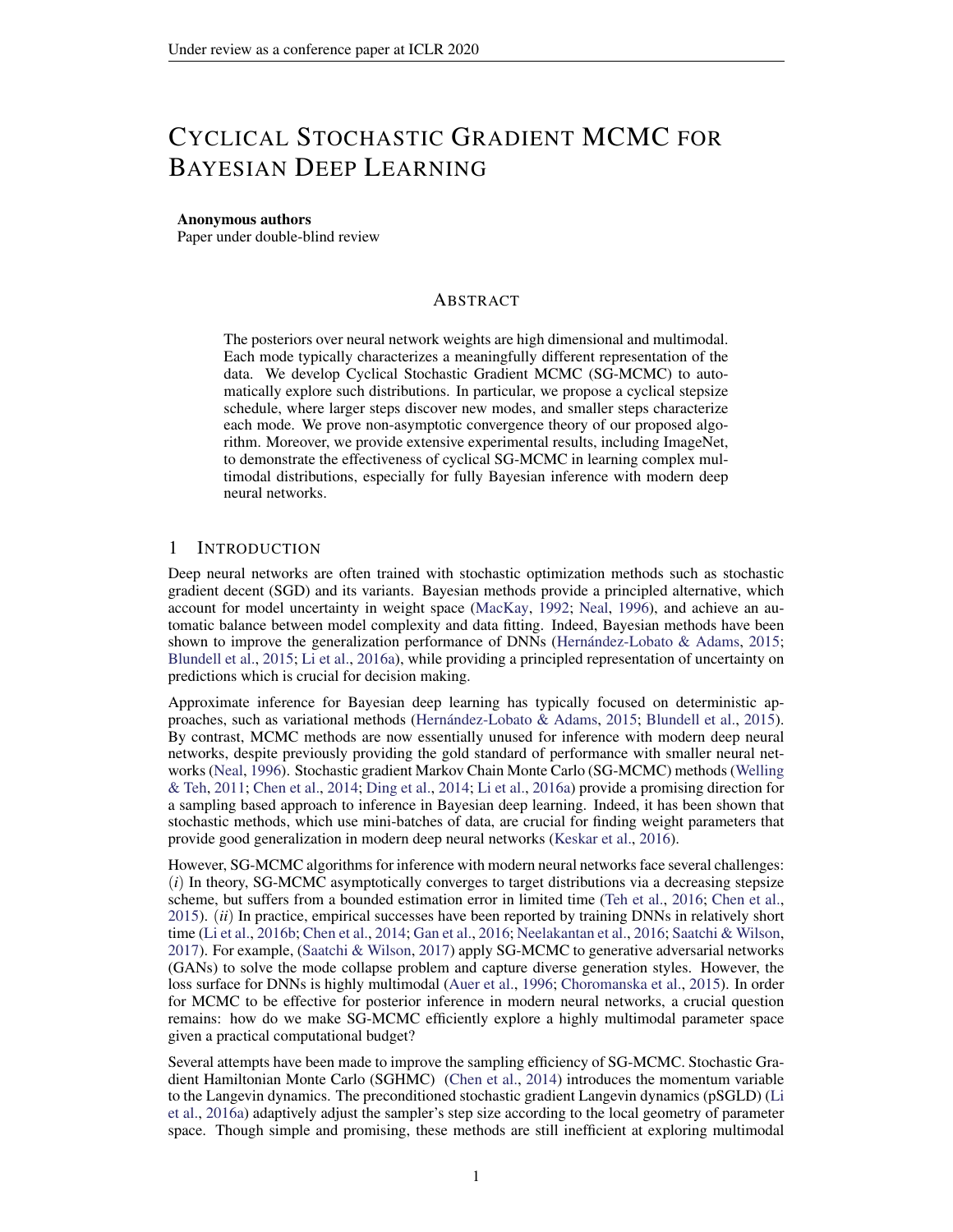- Yi-An Ma, Tianqi Chen, and Emily Fox. A complete recipe for stochastic gradient MCMC. In **NIPS 2015.**
- David JC MacKay. A practical bayesian framework for backpropagation networks al computation, 1992.
- J. C. Mattingly, A. M. Stuart, and M. V. Tretyakov. Construction of numerical time-average and stationary measures via Poisson equations. NUMER. ANAL. 48(2): 552-577, 2010.

Radford M Neal.Bayesian learning for neural networks New York: Springer-Verlag, 1996.

- Arvind Neelakantan, Luke Vilnis, Quoc V Le, Ilya Sutskever, Lukasz Kaiser, Karol Kurach, and James Martens. Adding gradient noise improves learning for very deep netwold Reworkship 2016.
- Adrian E Raftery, Michael A Newton, Jaya M Satagopan, and Pavel N Krivitsky. Estimating the integrated likelihood via posterior simulation using the harmonic mean identity. 2006.
- Maxim Raginsky, Alexander Rakhlin, and Matus Telgarsky. Non-convex learning via stochastic gradient Langevin dynamics: a nonasymptotic analyarixiv preprint arXiv:1702.0384, 2017.
- Yunus Saatchi and Andrew Gordon Wilson. Bayesian GANPS, 2017.
- Leslie N Smith and Nicholay Topin. Super-convergence: Very fast training of residual networks using large learning ratearXiv preprint arXiv:1708.071202017.
- Yee Whye Teh, Alexandre H Thiery, and Sebastian J Vollmer. Consistency and uctuations for stochastic gradient Langevin dynamidshe Journal of Machine Learning Research 16.
- Douglas N VanDerwerken and Scott C Schmidler. Parallel Markov Chain Monte Carl&iv preprint arXiv:1312.74792013.
- S. J. Vollmer, K. C. Zygalakis, and Y. W. Teh. (Non-)asymptotic properties of stochastic gradient Langevin dynamics. Technical Report arXiv:1501.00438, University of Oxford, UK, January 2015. URLhttp://arxiv.org/abs/1501.00438 .
- Sebastian J. Vollmer, Konstantinos C. Zygalakis, and Yee Whye Teh. Exploration of the (non- )asymptotic bias and variance of stochastic gradient langevin dynamics and Machine Learning Research 7(159): 1-48, 2016.
- Max Welling and Yee W Teh. Bayesian learning via stochastic gradient Langevin dynamics. In ICML, 2011.
- Pan Xu, Jinghui Chen, Difan Zou, and Quanquan Gu. Global convergence of Langevin dynamics based algorithms for nonconvex optimization. Xiv preprint arXiv:1707.0661,82017.
- Jianyi Zhang, Ruiyi Zhang, and Changyou Chen. Stochastic Particle-Optimization Sampling and the Non-Asymptotic Convergence Theory. Aiv e-prints art. arXiv:1809.01293, Sep 2018.
- Y. Zhang, P. Liang, and M. Charikar. A hitting time analysis of stochastic gradient Langevin dynamics. InCOLT, 2017.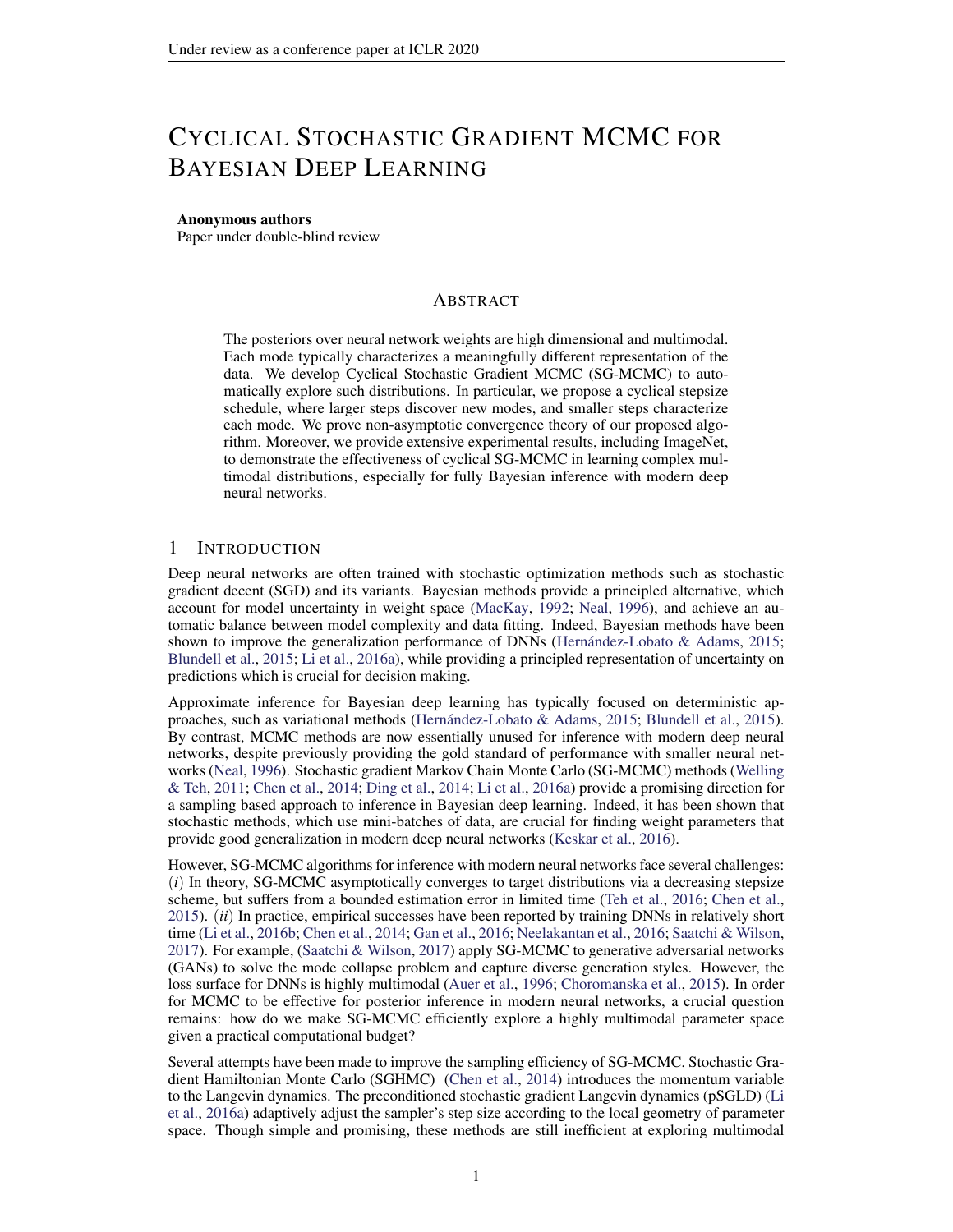# Supplementary Material: Cyclical Stochastic Gradient MCMC for Bayesian Deep Learning

# A EXPERIMENTAL RESULTS

A.1 SYNTHETIC MULTIMODAL DISTRIBUTION

The density of the distribution is

 $F(x) =$  $x^{5}$ i =1 N (xj <sup>i</sup> ; ) ; where  $=\frac{1}{25}$ ,  $=$  f 4; 2; 0; 2; 4g<sup>></sup> f 4; 2; 0; 2; 4g,  $=$ h 0:03 0 0 0:03 i .

In Figure 5, we show the estimated density for SGLD and cSGLD in the non-parallel setting.

| (a) Target | (b) SGLD | (c) cSGLD |
|------------|----------|-----------|
|------------|----------|-----------|

Figure 5: Sampling from a mixture of 25 Gaussians in the non-parallel setting. With a budget of 50K samples, traditional SGLD has only discovered one of the 25 modes, while our proposed cSGLD has explored signi cantly more of the distribution.

To quantitatively show the ability of different algorithms to explore multi-modal distributions, we de ne themode-coveragmetric: when the number of samples falling within the radiust a mode center is larger than a threshold we consider this mode covered. On this dataset, we choose  $r = 0.25$  and  $n = 100$ . Table 4 shows the mode-coverage for several algorithms, based on 10 different runs.

| Algorithm            | Mode coverage |
|----------------------|---------------|
| <b>SGLD</b>          | 1.8 0.13      |
| cSGLD                | 6.7 0.52      |
| <b>Parallel SGLD</b> | 18 0.47       |
| Parallel cSGLD       | 24.4 0.22     |

| Table 4: Mode coverage over 10 different runsstandard error. |  |  |
|--------------------------------------------------------------|--|--|
|                                                              |  |  |

## A.2 BAYESIAN LOGISTIC REGRESSION

We consider Bayesian logistic regression (BLR) on three real-world datasets from the UCI repository: Australian (15 covariates, 690 data points) erman (25 covariates, 1000 data points) and Heart (14 covariates, 270 data points). For all experiments, we collect 5000 samples with 1000 burn-in iterations. Following the settings in (Li et al., 2016a), we report metriantive sample size (ESS) in Table 5.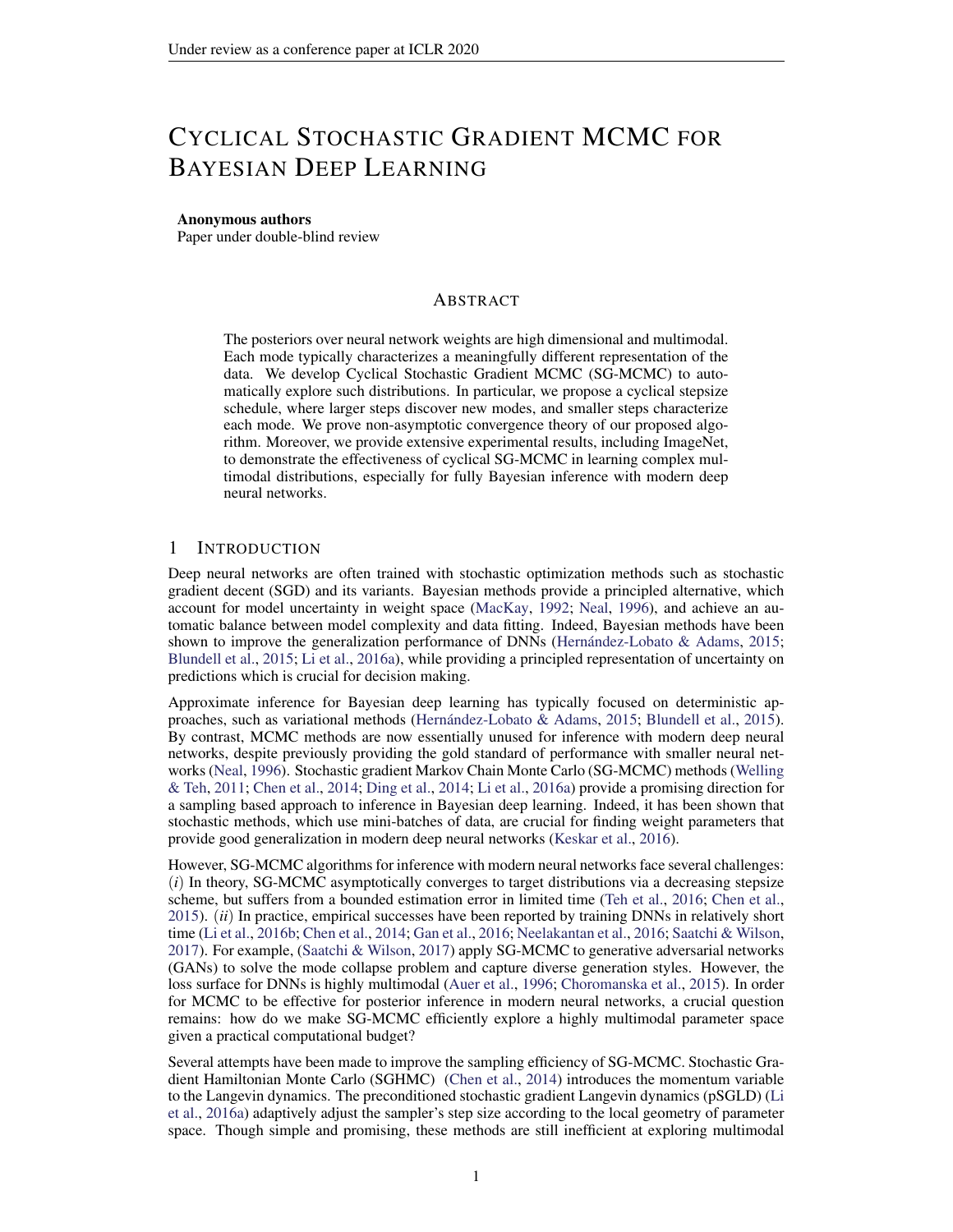Note that BLR isunimodalin parameter space. We use this experiment as an adversarial situation for cSG-MCMC, which we primarily designed to explore multiple modes. We note that even in the unimodal setting, cSG-MCMC more effectively explores the parameter space than popular alternatives. We can also use these experiments to understand how samplers respond to varying parameter dimensionality and training set sizes.

Overall, cSG-MCMC dramatically outperforms SG-MCMC, which demonstrates the fast mixing rate due to the warm restarts. On the small data beath SGHMC and cSGHMC achieve the same results, because the posterior of BLR on this dataset is simple. However, in higher dimensional spacese(g., AustralianandGermar), cSG-MCMC shows signi cantly higher ESS; this result means that each cycle in cSG-MCMC can characterize a different region of the posteriors, combining multiple cycles yields more accurate overall approximation.

|              | Australian | German | Heart |
|--------------|------------|--------|-------|
| SGLD         | 1676       | 492    | 2199  |
| cSGLD        | 2138       | 978    | 2541  |
| <b>SGHMC</b> | 1317       | 2007   | 5000  |
| cSGHMC       | 4707       | 2436   | 5000  |

Table 5: Effective sample size for samples for the unimodal posteriors in Bayesian linear regression, obtained using cyclical and traditional SG-MCMC algorithms, respectively.

# B ASSUMPTIONS

### B.1 ASSUMPTIONS IN WEAK CONVERGENCE ANALYSIS

In the analysis, we de ne a functional that solves the following oisson Equation

L ( 
$$
_{k}
$$
) = (  $_{k}$ ) ; or equivalently,  $\frac{1}{K} \underset{k=1}{\overset{K}{\times}} L$  (  $_{k}$ ) =  $^{\wedge}$  : (3)

The solution functional  $(k)$  characterizes the difference between<sub>k</sub>) and the posterior average

for every  $k$ , thus would typically possess a unique solution, which is at least as smooth as the elliptic or hypoelliptic settings (Mattingly et al., 2010). Following (Chen et al., 2015; Vollmer et al., 2016), we make certain assumptions on the solution function allet the Poisson equation equation 3.

Assumption 2. and its up to 3rd-order derivative $\mathfrak{D}^k$ , are bounded by a functiol, i.e., kD<sup>k</sup> k  $H_k V^{p_k}$  for k = (0; 1; 2; 3),  $H_k$ ;  $p_k > 0$ . Furthermore, the expectation of on f  $_k g$ is bounded: sup EV<sup>p</sup>( $_{\rm k}$ ) < 1, and V is smooth such thas up<sub>s2(0;1)</sub> V<sup>p</sup> (s +(1 s) <sup>0</sup>)  $C(V^{p}() + V^{p}()), 8; ^{0}, p$  maxf 2 $p_{k}$ g for some $C > 0$ .

## B.2 ASSUMPTIONS IN CONVERGENCE UNDERWASSERSTEIN DISTANCE

Following existing work in (Raginsky et al., 2017), we adopt the following standard assumptions summarized in Assumption 3.

Assumption 3. There exists some constarts  $\alpha$  ond B 0, such that U(0) A and r U(0) B.

The function U is  $U$ -smooth :kr U(w) r U(v)k  $L_U$ kw vk.

The function U is( $m_{11}$ ; b) dissipative, which means for some  $m_{11} > 0$  and  $b > 0$ hw;r $U(w)i$  m $U(w)$ kwk $^2$  b.

There exists some constant 2 [0; 1), such that  $E[kr U_k(w)$  r  $U(w)k^2]$ 2 (M<sub>U</sub><sup>2</sup>kwk<sup>2</sup> + B<sup>2</sup>).

We can choose $_0$  which satis es the requirement: $_0$  := log R  $e^{kwk^2}$  <sub>0</sub>(w)dw < 1 .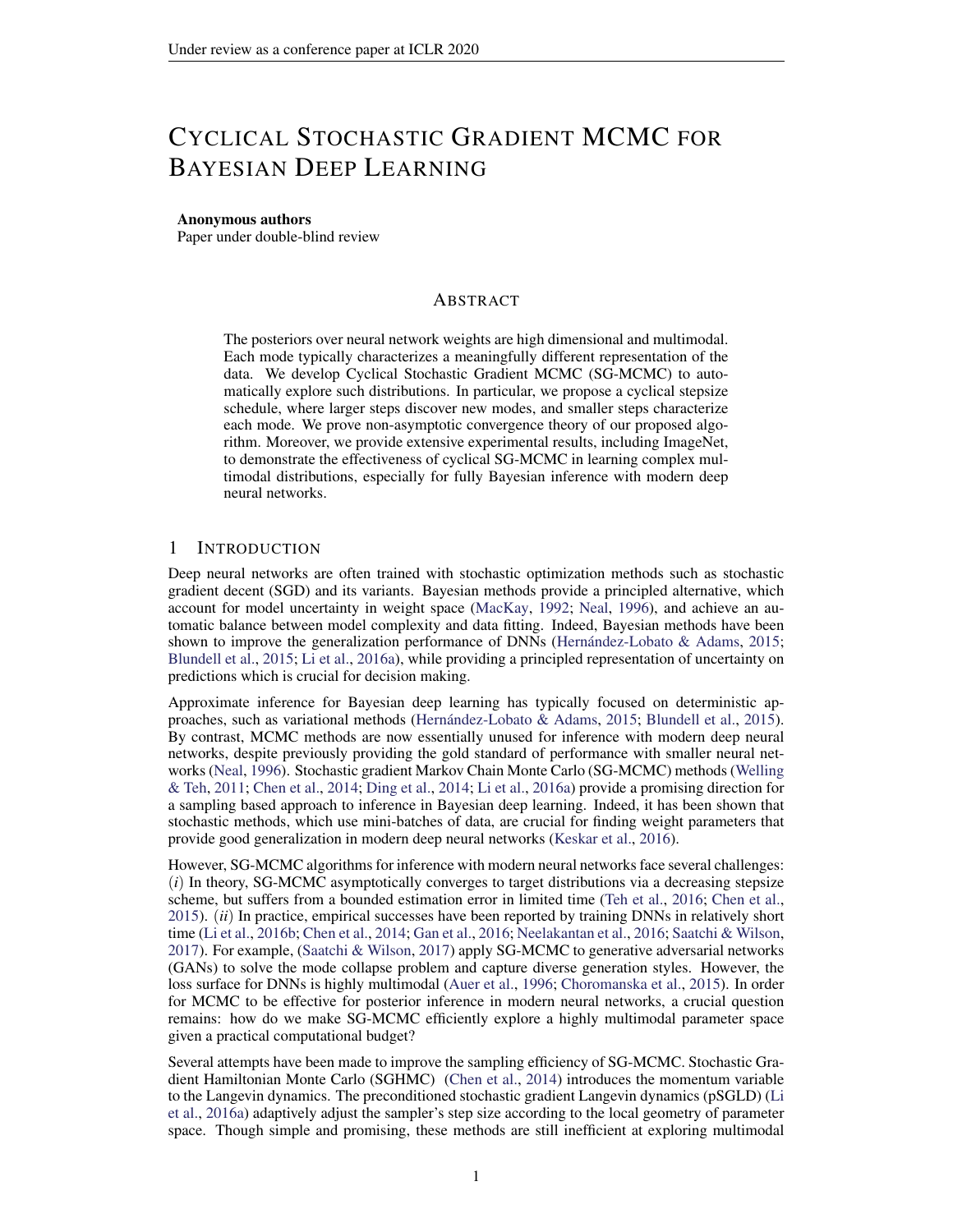## C PROOF OFTHEOREM 1

To prove the theorem, we borrow tools developed by (Chen et al., 2015; Vollmer et al., 2015). We rst rephrase the stepsize assumptions in general SG-MCMC in Assumption 4.

Assumption 4. The algorithm adopts a**N** -th order integrator<sub>b</sub> The step siz**és**<sub>k</sub>g are such that  $0 < h_{k+1} < h_k$ , and satisfy 1)  $\int_{k=1}^{1} h_k = 1$ ; and 2)  $\lim_{k \to 1} h_k = 1$  $\frac{p_{k}}{p_{k-1}} \frac{p_{k+1}}{p_{k+1}} = 0.$ 

Our prove can be derived by the following results from (Chen et al., 2015).

Lemma 1 ((Chen et al., 2015))Let S<sub>K</sub>,  $P_{k=1}^{K}$  h<sub>k</sub>. Under Assumptions 2 and 4, for a smooth test function , the bias and MSE of a decreasing-step-size SG-MCMC will thaorder integrator at  $timeS<sub>l</sub>$  are bounded as: !

BIAS: 
$$
E^{\sim}
$$
 = O  $\frac{1}{S_K} + \frac{P_{K} N_{K+1} P_{K} N_{K+1}}{S_K}$  (4)

MSE: E 
$$
\sim
$$
 <sup>2</sup> C  $\frac{R_k^2}{S_K^2} E k$   $V_1 k^2 + \frac{1}{S_K} + \frac{(P_{K-1} k_1 N_1 + 1)2^2}{S_K^2}$  : (5)

Note that Assumption 4 is only required if one wants to prove the asymptotically unbias of an algorithm. Lemma 1 still applies even if Assumption 4 is not satis ed. In this case one would obtain a biased algorithm, which is the case of cSGLD.

Proof of Theorem 1 Our results is actually a special case of Lemma 1. To see that, rst note that Proof of Theorem Tiour results is actually a special case of Lemma 1. To see that, 1st its<br>our cSGLD adopts a rst order integrator, this = 1. To proceed, note that  $k = \frac{1}{k-1}$ O( $_0$ K), and

$$
\int_{j=0}^{4} \frac{1}{s} \cdot 1 = \frac{1}{4} \int_{j=0}^{2} \frac{1}{s} [\cos(\frac{\text{mod}(j-1; [K=M])}{[K=M]}) + 1]^2
$$
  
\n
$$
= \frac{1}{4} \int_{j=0}^{2} \frac{1}{s} [\cos^2(\frac{\text{mod}(j-1; K=M)}{K=M}) + 1]^2
$$
  
\n
$$
= \frac{1}{4} \frac{1}{s} \int_{0}^{2} \frac{1}{s} [\cos^2(\frac{\text{mod}(j-1; K=M)}{K=M}) + 1]^2
$$
  
\n
$$
= \frac{1}{4} \int_{0}^{2} \frac{1}{s} [\cos(\frac{\text{mod}(j-1; K=M)}{K=M}) + 1]^2
$$
  
\n(6)

As a result, for the bias, we have

E<sup>–</sup> = O 
$$
\frac{1}{S_K} + \frac{P_{K_{-1}}}{S_K} \frac{h_K^{N+1}}{S_K}
$$
 = O  $\frac{1}{\sqrt{6}K} + \frac{3 \frac{2}{0}K = 8}{\sqrt{6}K}$   
= O  $\frac{1}{\sqrt{6}K} + \sqrt{6} = 1$ 

For the MSE, note the -rst term P l  $\frac{h_k^2}{S_K^2}$ Ek V<sub>I</sub>k<sup>2</sup> has a higher order than other terms, thus it is omitted in the big-O notation,e.,

$$
E \sim \frac{2}{\pi} = 0 \frac{1}{\pi} + (\frac{3 \frac{2}{0}K = 8}{\pi})^2
$$

$$
= 0 \frac{1}{\pi} + \frac{2}{0}:
$$

This completes the proof.

# D PROOF OFTHEOREM 2

Proof of the bound foller ( $K$ ;  $_{1}$ ) in cSGLD. Firstly, we introduce the following SDE

$$
d_t = r U(t)dt + \frac{p}{2}dW_t ; \qquad (7)
$$

 $\Box$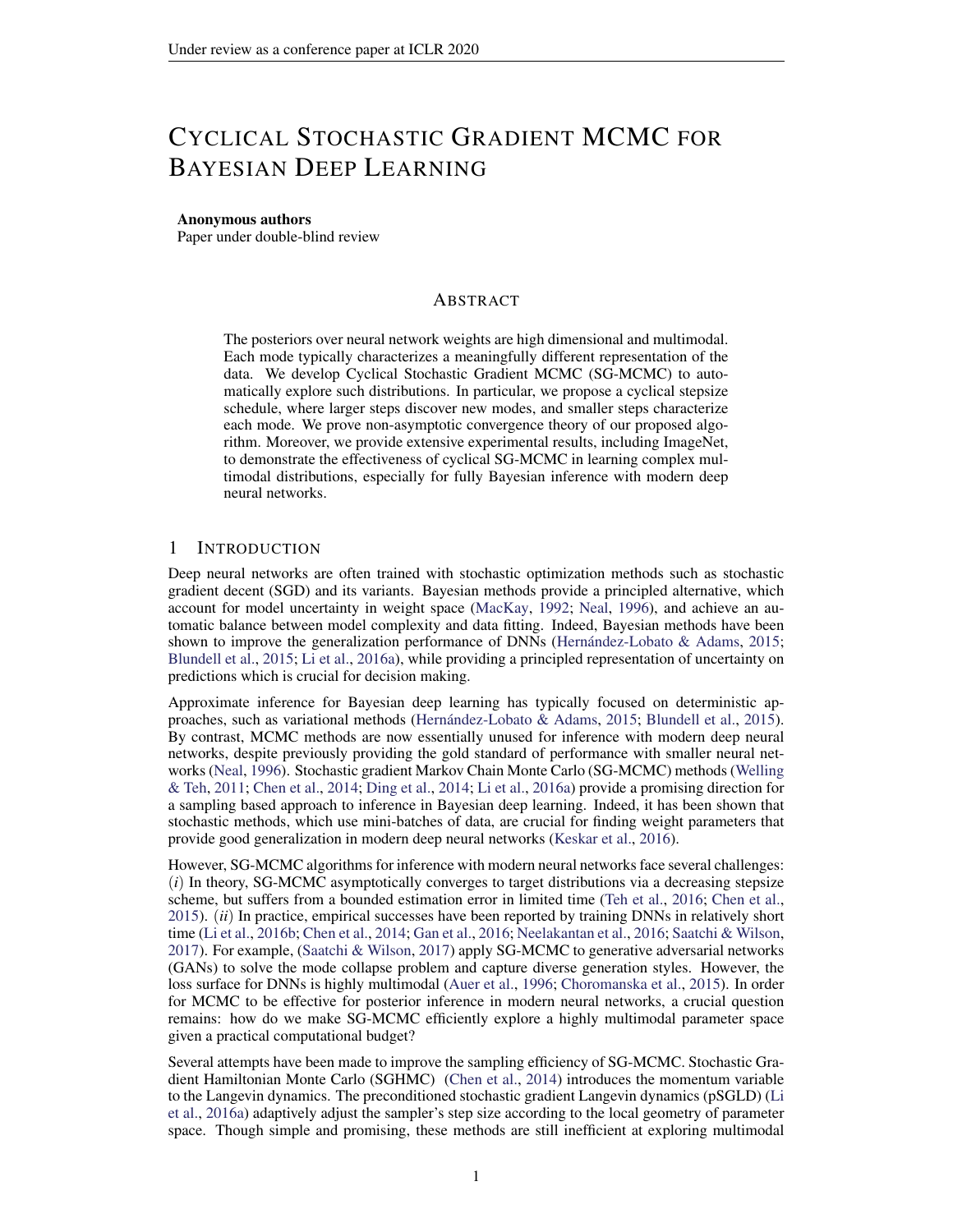Let  $_t$  denote the distribution of<sub>t</sub>, and the stationary distribution of equation 34 $p$ (ejD), which means  $_1$  = p( jD).

$$
k+1 = k r U_{k} (k) k+1 + \frac{p}{2 k+1} k+1
$$
 (8)

Further, let  $_{k}$  denote the distribution of<sub>k</sub>.

Since

$$
W_2(\kappa; 1) \quad W_2(\kappa; P_{\kappa}(\kappa)) + W_2(P_{\kappa}(\kappa; 1))
$$
 (9)

, we need to give the bounds for these two parts respectively.

D.1  $W_2( \kappa; P_{K_{n-1} \kappa})$ 

For the rst part, W<sub>2</sub>( $\kappa$ ;  $P_{\kappa}$ <sub>k=1</sub>  $\kappa$ ), our proof is based on the proof of Lemma 3.6 in (Raginsky et al., 2017) with some modi cations. We rst assume  $(r \cup (w)) = r \cup (w)$ ; 8w 2 R<sup>d</sup>; which is a general assumption according to the way we choose the minibatch. And wepte wehich will be used in the following proof:

$$
p(t) = f k 2 Zj \qquad i \qquad t < \qquad \frac{\mathbf{R}^{t}}{i=1} \qquad \text{(10)}
$$

Then we focus on the following continuous-time interpolation  $\alpha$  of

$$
Z_{t} = \begin{pmatrix} 0 & 1 \\ 0 & r \end{pmatrix} \begin{pmatrix} 0 & 1 \\ 0 & 1 \end{pmatrix} \begin{pmatrix} 0 & 1 \\ 0 & 1 \end{pmatrix} \begin{pmatrix} 0 & 1 \\ 0 & 1 \end{pmatrix}
$$

wherer  $\forall$  r  $\forall$ <sub>k</sub> for t 2  $\sum_{i=1}^{h}$  i,  $\sum_{i=1}^{k+1}$  i . And for each k  $\sum_{i=1}^{h}$  ( $\sum_{i=1}^{k}$  i) and <sub>k</sub> have the same probability law  $_k$ .

Since\_(t) is not a Markov process, we de ne the following process which has the same one-time marginals as (t)

$$
V(t) = \begin{array}{cc} Z_t & P \overline{Z}^t \\ 0 & G_s (V(s)) ds + \frac{P}{2} \frac{Z_t}{0} dW_s^{(d)} \end{array}
$$
 (12)

with

$$
G_{t}(x) := E^{4} r \cup \bigcirc_{i=1}^{g(t)} \frac{1}{x^{i}} \bigcirc_{j=1}^{g(t)} A_{j}(t) = x^{5}
$$
 (13)

Let  $P_V^t := L(V(s): 0 \text{ s } t)$  and  $P^t := L((s): 0 \text{ s } t)$  and according to the proof of Lemma 3.6 in (Raginsky et al., 2017), we can derive a similar result for the relative entr**od**y of and $\mathsf{P}^{\mathsf{t}}$  :

$$
D_{KL} (P_V^t k P^t) = \begin{cases} Z & d P_V^t \log \frac{d P_V^t}{d P^t} \\ = \frac{1}{4} Z_t^t & \text{Ekr } U(V(s)) \quad G_s(V(s))k^2 ds \\ = \frac{1}{4} Z_t^0 & \text{Ekr } U(\underline{ } (s)) \quad G_s(\underline{ } (s))k^2 ds \end{cases}
$$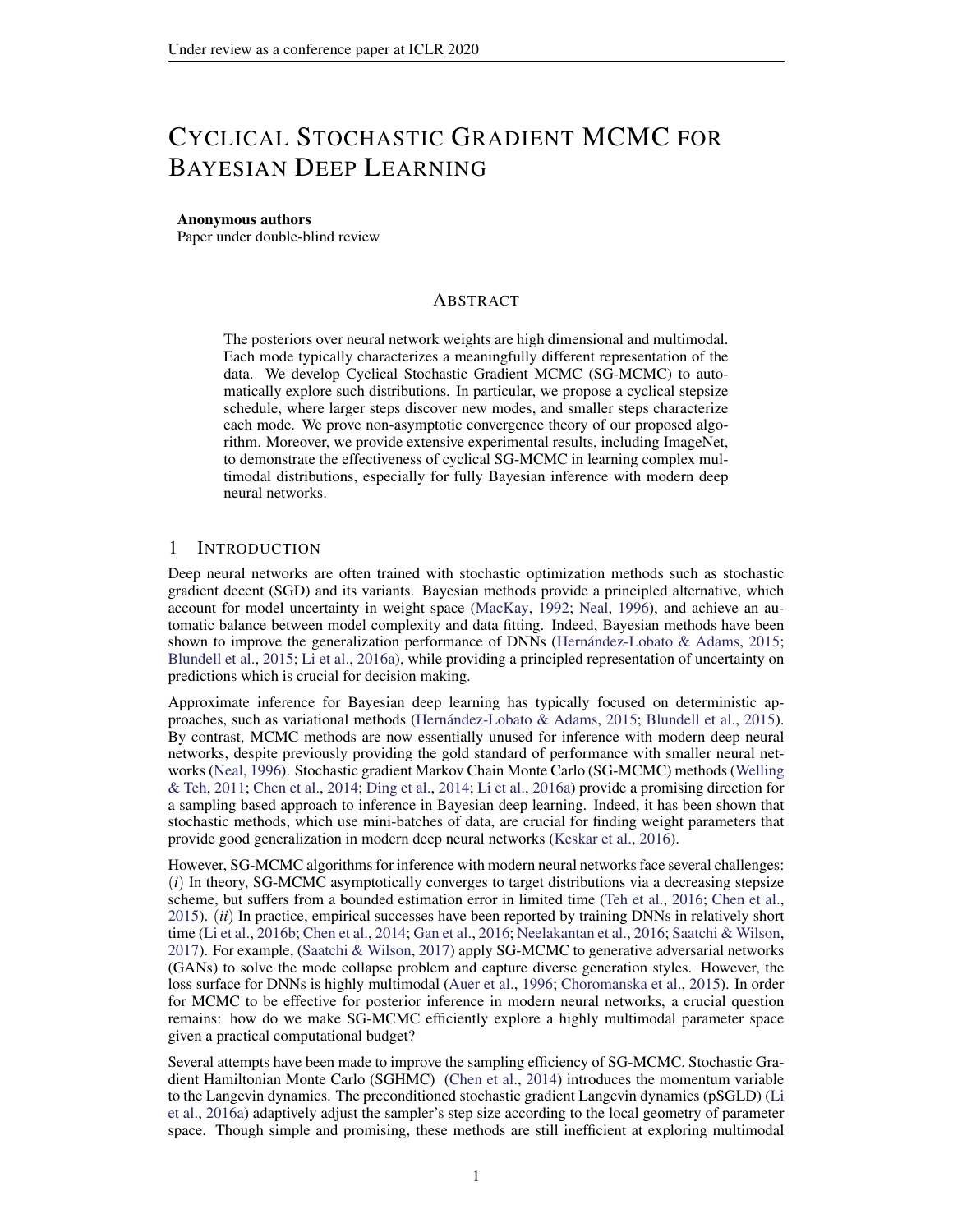The last line follows the fact that  $((s)) = L(V(s))$ ; 8s. The last line follows in a k and we can use the martingale property of the integral to derive:<br>Then we will lett =  $\sum_{k=1}^{K} k_k$  and we can use the martingale property of the integral to derive:

D<sub>KL</sub> 
$$
(P_V^{k=1} * kP^{P_{k=1}^{K}})
$$
  
\n
$$
= \frac{1}{4} \int_{j=0}^{k} \int_{k=1}^{k+1} \int_{k=1}^{k} Ekr U((s)) G_s((s))k^2 ds
$$
\n
$$
\frac{1}{2} \int_{j=0}^{k} \int_{k=1}^{k+1} \int_{k=1}^{k} Ekr U((s)) r U((s)) k^2 ds
$$
\n
$$
+ \frac{1}{2} \int_{j=0}^{k} \int_{k=1}^{k} Ekr U((s)) r U((s)) s^2 ds
$$
\n
$$
+ \frac{1}{2} \int_{j=0}^{k} \int_{k=1}^{k} Ekr U((s)) G_s((s))k^2 ds
$$
\n
$$
+ \frac{1}{2} \int_{j=0}^{k} \int_{k=1}^{k} Ekr U((s)) G_s((s))k^2 ds
$$
\n
$$
+ \frac{1}{2} \int_{j=0}^{k} \int_{k=1}^{k+1} \int_{k=1}^{k} Ek(s) U((s)) k^2 ds
$$
\n
$$
+ \frac{1}{2} \int_{j=0}^{k} \int_{k=1}^{k} Ekr U((s)) G_s((s))k^2 ds
$$
\n
$$
+ \frac{1}{2} \int_{j=0}^{k} \int_{k=1}^{k} Ekr U((s)) G_s((s)) k^2 ds
$$
\n
$$
+ \frac{1}{2} \int_{j=0}^{k} \int_{k=1}^{k} Ekr U((s)) G_s((s)) k^2 ds
$$
\n
$$
+ \frac{1}{2} \int_{k=1}^{k} \int_{k=1}^{k} Ekr U((s)) G_s((s)) k^2 ds
$$
\n
$$
+ \frac{1}{2} \int_{k=1}^{k} \int_{k=1}^{k} Ekr U((s)) G_s((s)) k^2 ds
$$
\n
$$
+ \frac{1}{2} \int_{k=1}^{k} \int_{k=1}^{k} Ekr U((s)) K^2 ds
$$
\n
$$
+ \frac{1}{2} \int_{k=1}^{k} \int_{k=1}^{k} Ekr U((s)) K^2 ds
$$
\n
$$
+ \frac{1}{2} \int_{k
$$

For the rst part (14), we consider sonse  $\begin{bmatrix} P_{i} & P_{i+1} & \dots & P_{k-1} & k \end{bmatrix}$ , for which the following holds:

k=1

k=1

$$
\begin{array}{lll}\n\mathbf{X} & & & \\
\mathbf{X} & & & \\
\mathbf{X} & & & \\
\mathbf{X} & & & \\
\mathbf{X} & & & \\
\mathbf{X} & & & \\
\mathbf{X} & & & \\
\mathbf{X} & & & \\
\mathbf{X} & & & \\
\mathbf{X} & & & \\
\mathbf{X} & & & \\
\mathbf{X} & & & \\
\mathbf{X} & & & \\
\mathbf{X} & & & \\
\mathbf{X} & & & \\
\mathbf{X} & & & \\
\mathbf{X} & & & \\
\mathbf{X} & & & \\
\mathbf{X} & & & \\
\mathbf{X} & & & \\
\mathbf{X} & & & \\
\mathbf{X} & & & \\
\mathbf{X} & & & \\
\mathbf{X} & & & \\
\mathbf{X} & & & \\
\mathbf{X} & & & \\
\mathbf{X} & & & \\
\mathbf{X} & & & \\
\mathbf{X} & & & \\
\mathbf{X} & & & \\
\mathbf{X} & & & \\
\mathbf{X} & & & \\
\mathbf{X} & & & \\
\mathbf{X} & & & \\
\mathbf{X} & & & \\
\mathbf{X} & & & \\
\mathbf{X} & & & \\
\mathbf{X} & & & \\
\mathbf{X} & & & \\
\mathbf{X} & & & \\
\mathbf{X} & & & \\
\mathbf{X} & & & \\
\mathbf{X} & & & \\
\mathbf{X} & & & \\
\mathbf{X} & & & \\
\mathbf{X} & & & \\
\mathbf{X} & & &
$$

Thus, we can use Lemma 3.1 and 3.2 in (Raginsky et al., 2017) for the following result:

Ek<sub>2</sub>(s) 
$$
\int_{k=1}^{N} k^2
$$
 3  $\int_{j+1}^{2} Ekr U(j)k^2 + 3 \int_{j+1}^{2} Ekr U(j) r U_j(j)k^2 + 6 j+1 d$   
12  $\int_{j+1}^{2} (L_U^2 Ek jk^2 + B^2) + 6 j+1 d$ 

Hence we can bound the rst part, (choosing 1),

$$
\frac{L_{U}^{2}}{2} \sum_{j=0}^{i} \sum_{k=1}^{i+1} k E_{k}(s) \quad \int_{k=1}^{i} (k^{2}ds)
$$
\n
$$
\frac{L_{U}^{2}}{2} \sum_{j=0}^{i} (k^{2}ds)
$$
\n
$$
\frac{L_{U}^{2}}{2} \sum_{j=0}^{i} (k^{2}ds)
$$
\n
$$
L_{U_{0}}^{2} \max_{j} \frac{6(L_{U}^{2}Ek_{j}k^{2} + B^{2}) + 3d \left(\frac{k^{2}L_{U}}{k^{2}L^{2}}\right)}{8}
$$
\n
$$
L_{U_{0}}^{2} \max_{j} \frac{6(L_{U}^{2}Ek_{j}k^{2} + B^{2}) + 3d \left(\frac{k^{2}L_{U}}{k^{2}L^{2}}\right)}{8}
$$
\n
$$
(17)
$$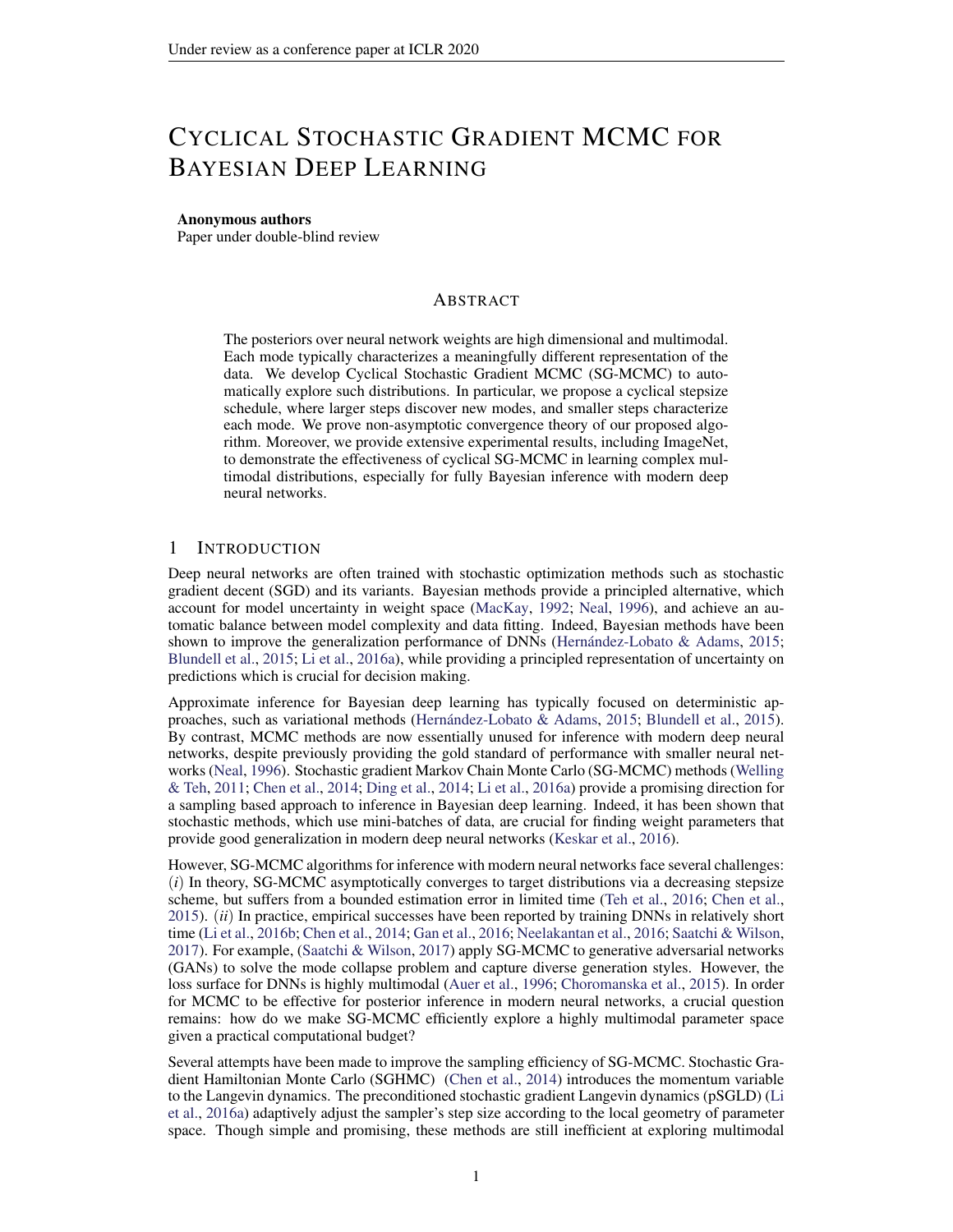The last line (17) follows from equation 6. The second part (15) can be bounded as follows:

$$
\frac{1}{2} \sum_{j=0}^{i} \sum_{k=1}^{p} \sum_{k=1}^{i} (k - 1) (1 - (i - 1) - 1) (1 - 1) (1 - 1) (1 - 1) (1 - 1) (1 - 1) (1 - 1) (1 - 1) (1 - 1) (1 - 1) (1 - 1) (1 - 1) (1 - 1) (1 - 1) (1 - 1) (1 - 1) (1 - 1) (1 - 1) (1 - 1) (1 - 1) (1 - 1) (1 - 1) (1 - 1) (1 - 1) (1 - 1) (1 - 1) (1 - 1) (1 - 1) (1 - 1) (1 - 1) (1 - 1) (1 - 1) (1 - 1) (1 - 1) (1 - 1) (1 - 1) (1 - 1) (1 - 1) (1 - 1) (1 - 1) (1 - 1) (1 - 1) (1 - 1) (1 - 1) (1 - 1) (1 - 1) (1 - 1) (1 - 1) (1 - 1) (1 - 1) (1 - 1) (1 - 1) (1 - 1) (1 - 1) (1 - 1) (1 - 1) (1 - 1) (1 - 1) (1 - 1) (1 - 1) (1 - 1) (1 - 1) (1 - 1) (1 - 1) (1 - 1) (1 - 1) (1 - 1) (1 - 1) (1 - 1) (1 - 1) (1 - 1) (1 - 1) (1 - 1) (1 - 1) (1 - 1) (1 - 1) (1 - 1) (1 - 1) (1 - 1) (1 - 1) (1 - 1) (1 - 1) (1 - 1) (1 - 1) (1 - 1) (1 - 1) (1 - 1) (1 - 1) (1 - 1) (1 - 1) (1 - 1) (1 - 1) (1 - 1) (1 - 1) (1 - 1) (1 - 1) (1 - 1) (1 - 1) (1 - 1) (1 - 1) (1 - 1) (1 - 1) (1 - 1) (1 - 1) (1 - 1) (1 - 1) (1 - 1) (1 - 1) (1 - 1) (1 - 1) (1 - 1) (1 - 1) (1 - 1) (1 - 1) (1 - 1) (1 - 1) (1 - 1) (1 - 1) (1
$$

Due to the data-processing inequality for the relative entropy, we have

D<sub>KL</sub> ( 
$$
\kappa
$$
 k P<sub>K=1</sub>  $\kappa$ ) D<sub>KL</sub> (P<sub>V</sub><sup>t</sup> kP<sup>t</sup>)  
\n
$$
\frac{L_{U}^{2}}{2} \sum_{j=0}^{K} \sum_{k=1}^{P} \sum_{k=1}^{i+1} \sum_{k=1}^{k} Ek_{s}(s) - \sum_{k=1}^{K} i k^{2} ds
$$
\n+  $\frac{1}{2} \sum_{j=0}^{K} \sum_{k=1}^{P} \sum_{k=1}^{i+1} \sum_{k=1}^{K} Ekr U(-\sum_{k=1}^{K} i) G_{s}(-\sum_{k=1}^{K} i k^{2}) ds$   
\n+  $\sum_{j=0}^{K} \sum_{j=1}^{P} \sum_{k=1}^{K} Ek_{s}(k^{2} + B^{2}) + 3d \frac{3}{8} \frac{3}{6} \sum_{k=1}^{K} \sum_{k=1}^{K} \sum_{k=1}^{K} \sum_{k=1}^{K} \sum_{k=1}^{K} \sum_{k=1}^{K} \sum_{k=1}^{K} \sum_{k=1}^{K} \sum_{k=1}^{K} \sum_{k=1}^{K} \sum_{k=1}^{K} \sum_{k=1}^{K} \sum_{k=1}^{K} \sum_{k=1}^{K} \sum_{k=1}^{K} \sum_{k=1}^{K} \sum_{k=1}^{K} \sum_{k=1}^{K} \sum_{k=1}^{K} \sum_{k=1}^{K} \sum_{k=1}^{K} \sum_{k=1}^{K} \sum_{k=1}^{K} \sum_{k=1}^{K} \sum_{k=1}^{K} \sum_{k=1}^{K} \sum_{k=1}^{K} \sum_{k=1}^{K} \sum_{k=1}^{K} \sum_{k=1}^{K} \sum_{k=1}^{K} \sum_{k=1}^{K} \sum_{k=1}^{K} \sum_{k=1}^{K} \sum_{k=1}^{K} \sum_{k=1}^{K} \sum_{k=1}^{K} \sum_{k=1}^{K} \sum_{k=1}^{K} \sum_{k=1}^{K} \sum_{k=1}^{K} \sum_{k=1}^{K} \sum_{k=1}^{K} \sum_{k=1}^{K} \sum_{k=1}^{K$ 

According to the proof of Lemma 3.2 in (Raginsky et al., 2017), we can bound the Ettergitk<sup>2</sup>

Ek <sub>k+1</sub> k<sup>2</sup> (1 2 <sub>k+1</sub> m<sub>U</sub> + 4  $^2$ <sub>k+1</sub> M<sub>U</sub><sup>2</sup>)Ek <sub>k</sub> k<sup>2</sup> + 2 <sub>k+1</sub> b+ 4  $^2$ <sub>k+1</sub> B<sup>2</sup> +  $\frac{2$  k+1

Similar to the statement of Lemma 3.2 in (Raginsky et al., 2017), we can $_0 \mathcal{L}$  (0; 1 ^  $\frac{m_V}{4M_U^2}$ ). Then, we can know that

$$
Ek_{k+1}k^{2} (1 2 min_{min} m_{U} + 4 {2 min_{min} M_{U}^{2})Ek_{k}k^{2} + 2 0b + 4 {2B^{2} + 20d \over 0} (18)
$$
  
\n
$$
h_{1}
$$
\nwhere min is de ned as min ,  $\frac{0}{2}$  cos  $\frac{mod dK=M e 1; dK=M e}{dK=M e}$  + 1.

There are two cases to consider.

If 1 2 min 
$$
m_U + 4 \frac{2}{\text{min}} M_U^2
$$
 0, then from equation 18 it follows that  
\n
$$
Ek_{k+1}k^2
$$
 2<sub>0</sub>b+4<sub>0</sub><sup>2</sup>B<sup>2</sup> +  $\frac{2}{\text{0}}$   
\n
$$
Ek_{0}k^2 + 2(b+2B^2 + \frac{d}{n})
$$

If 0 1 2 min m<sub>U</sub> + 4 
$$
\frac{2}{\text{min}} M_U^2
$$
 1, then iterating equation 18 gives  
\nEk<sub>k</sub>k<sup>2</sup> (1 2 min m<sub>U</sub> + 4  $\frac{2}{\text{min}} M_U^2$ )<sup>k</sup>Ek<sub>0</sub>k<sup>2</sup> +  $\frac{0b + 2 \frac{2}{0}B^2 + \frac{0d}{\text{min}}}{\text{min} M_U^2}$  (19)

$$
\frac{Ek_0k^2 + \frac{20}{m_0}}{m_0 \min} (b + 2B^2 + \frac{a}{m_0})
$$
 (20)

<sup>&</sup>lt;sup>1</sup>Note: we only focus on the case when mod  $M = 0$ .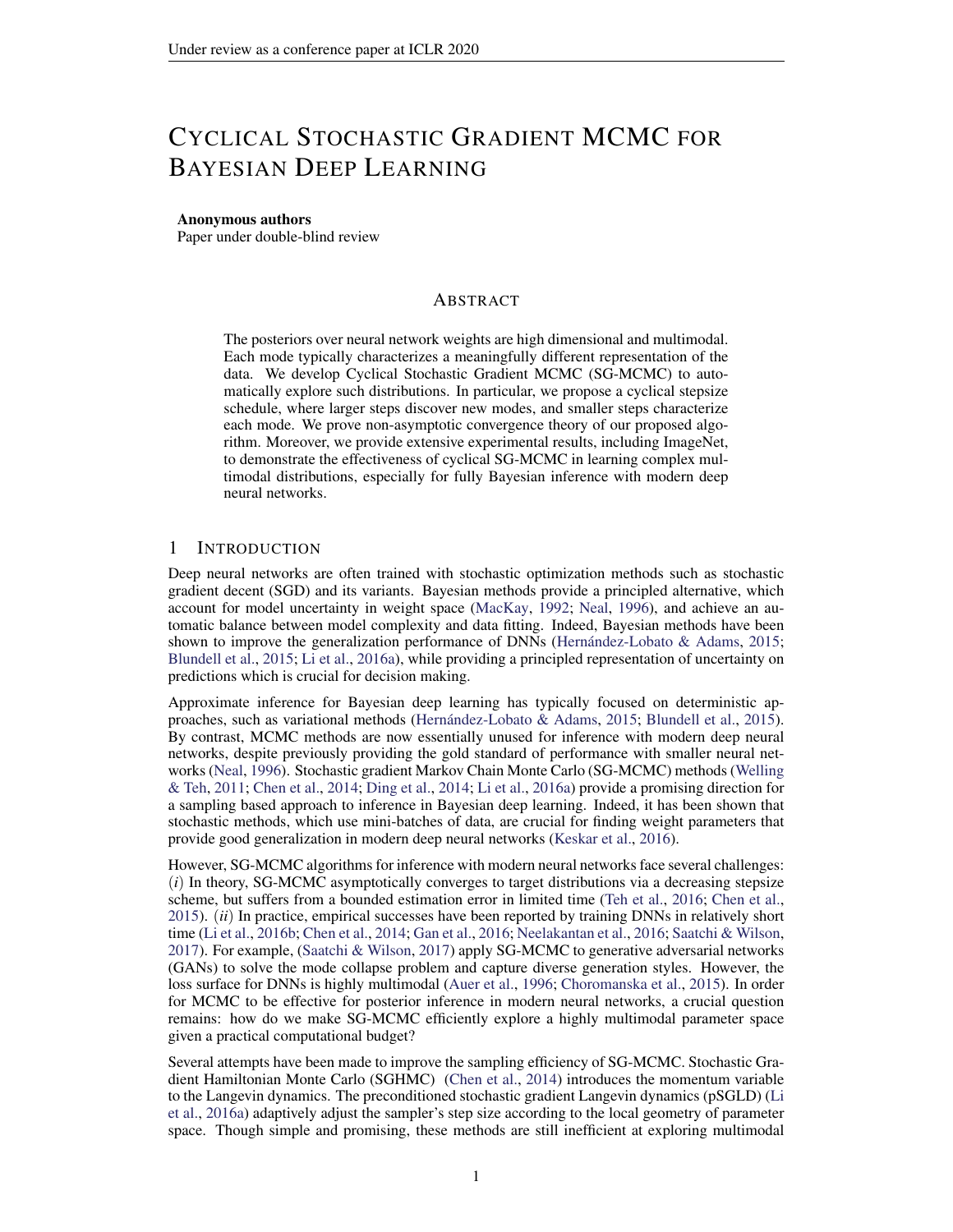Now, we have

$$
\max_{0 \ j \ K} (L_{U}^{2} E k_{j} k^{2} + B^{2})
$$
  

$$
(L_{U}^{2}(\ _{0} + 2(1 \ ^{\alpha} \frac{0}{m_{U} \ m_{in}})(b + 2B^{2} + d)) + B^{2}) := C_{0}
$$

Due to the expression of  $_{min}^{\circ}$ , C<sub>0</sub> is independent of <sub>0</sub>. Then we denote the  $_{0}^{2}(C_{0} + d)$  as C<sub>1</sub> and we can derive

D<sub>KL</sub> ( 
$$
\kappa
$$
 k P<sub>K=1</sub>  $\kappa$ )  $C_1(\frac{3\frac{2}{0}K}{8})$  +  $C_0(\frac{K_0}{2})$ 

Then according to Proposition 3.1 in (Bolley & Villani, 2005) and Lemma 3.3 in (Raginsky et al., 2017), if we denote  $_0 + 2b + 2d$  as  $C_2$ , we can derive the following result:

$$
W_{2}(\kappa; P_{K-1}^{\kappa}) \quad (12 + C_{2}(\kappa))^{\frac{1}{2}} [D_{KL}(\kappa k P_{K-1}^{\kappa})^{\frac{1}{2}} + D_{KL}(\kappa k P_{K-1}^{\kappa})^{\frac{1}{4}}]
$$
  

$$
(12 + \frac{C_{2}K}{2})^{\frac{1}{2}} [(\frac{3C_{1}}{8}\frac{2}{\delta}K + \frac{KC_{0}}{2}\frac{0}{\delta})^{\frac{1}{2}} + (\frac{3C_{1}}{16}\frac{2}{\delta}K + \frac{KC_{0}}{4}\frac{0}{\delta})^{\frac{1}{4}}]
$$

D.2  $W_2$ ( $\begin{array}{cc} P_{\kappa} & , & 1 \end{array}$ )

We can directly get the following results from (3.17) in (Raginsky et al., 2017) that there exist some positive constant $(C_3; C_4)$ ,

$$
W_2(\begin{array}{cc} P_{k_{r-1} - k} ; & 1 \end{array}) \quad C_3 \exp(\begin{array}{cc} X & 0 \end{array})
$$

Now combining the bounds for  $W_2$  ( $\kappa$ ;  $P_{\kappa}$   $\kappa$ ) and  $W_2$  ( $P_{\kappa}$   $\kappa$ ,  $\kappa$ ), substituting  $\kappa$  = O(1=K), and noting $W_2$ ( $P_{\kappa}$ <sub>k=1k</sub>; <sub>1</sub>) decreases w.r.t. we arrive at the bound stated in the theorem.

 $\Box$ 

### E RELATION WITH SGLD

For the standard polynomially-decay-stepsize SGLD, the convergence rate is bounded as

$$
W_{2}(\sim_{K}; 1) \qquad W_{2}(\sim_{K}; \, P_{K \atop k=1}^{K} h_{k}) + W_{2}(\, P_{K \atop k=1}^{K} h_{k}; 1) \qquad (21)
$$
\n
$$
\text{where} W_{2}(\sim_{K}; \, P_{K \atop k=1}^{K} h_{k}) \qquad (6 + h_{0} \, P_{K-1} \, \frac{1}{k})^{\frac{1}{2}} \qquad (6 + h_{0} \, P_{K-1} \, \frac{1}{k})^{\frac{1}{2}} \qquad (6 + h_{0} \, P_{K-1} \, \frac{1}{k})^{\frac{1}{2}} \qquad (6 + h_{0} \, P_{K-1} \, \frac{1}{k})^{\frac{1}{2}} \qquad (6 + h_{0} \, P_{K-1} \, \frac{1}{k})^{\frac{1}{2}} \qquad (6 + h_{0} \, P_{K-1} \, \frac{1}{k})^{\frac{1}{2}} \qquad (6 + h_{0} \, P_{K-1} \, \frac{1}{k})^{\frac{1}{2}} \qquad (6 + h_{0} \, P_{K-1} \, \frac{1}{k})^{\frac{1}{2}} \qquad (6 + h_{0} \, P_{K-1} \, \frac{1}{k})^{\frac{1}{2}} \qquad (6 + h_{0} \, P_{K-1} \, \frac{1}{k})^{\frac{1}{2}} \qquad (6 + h_{0} \, P_{K-1} \, \frac{1}{k})^{\frac{1}{2}} \qquad (6 + h_{0} \, P_{K-1} \, \frac{1}{k})^{\frac{1}{2}} \qquad (6 + h_{0} \, P_{K-1} \, \frac{1}{k})^{\frac{1}{2}} \qquad (6 + h_{0} \, P_{K-1} \, \frac{1}{k})^{\frac{1}{2}} \qquad (6 + h_{0} \, P_{K-1} \, \frac{1}{k})^{\frac{1}{2}} \qquad (6 + h_{0} \, P_{K-1} \, \frac{1}{k})^{\frac{1}{2}} \qquad (6 + h_{0} \, P_{K-1} \, \frac{1}{k})^{\frac{1}{2}} \qquad (6 + h_{0} \, P_{K-1} \, \frac{1}{k})^{\frac{1}{2}} \qquad (6 + h_{0} \
$$

Proof of the bound  $\frac{dW_2(x_{K}; 1)}{dx_{K}}$  in the standard SGLD Similar to the proof of  $W_2(x_{K}; 1)$  in cSGLD, we get the following update rule for SGLD with the stepsize following a polynomial decay i.e.,  $h_k = \frac{h_0}{k}$ ,

$$
k_{k+1} = k r U_{k} (k) h_{k+1} + \frac{p}{2h_{k+1}} h_{k+1}
$$
 (22)

Let  $\sim_k$  denote the distribution of<sub>k</sub>.

**Since** 

$$
W_2(\sim_K; 1)
$$
  $W_2(\sim_K; P_{K_{n1} h_k}) + W_2(P_{K_{n1} h_k}; 1)$  (23)

, we need to give the bounds for these two parts respectively.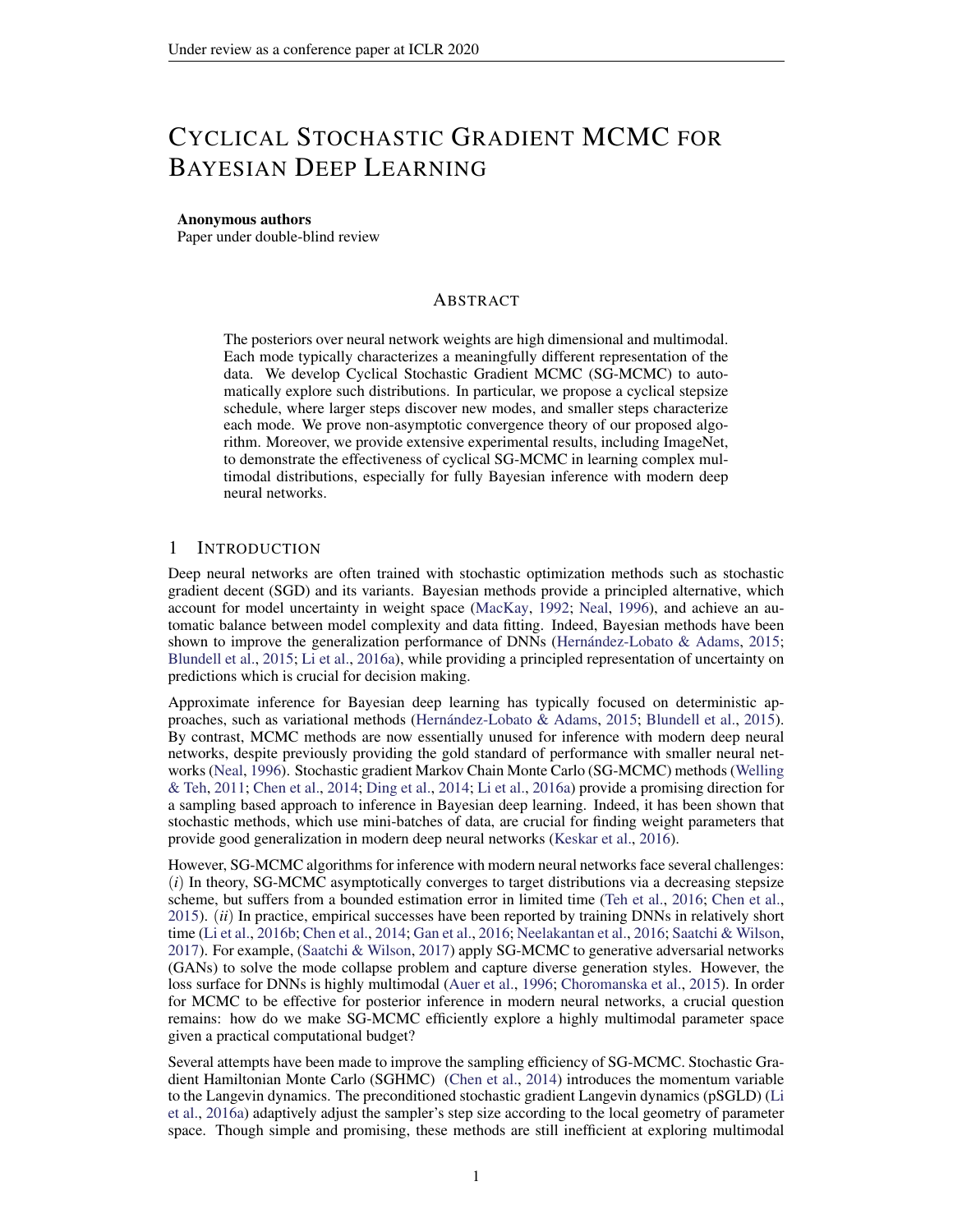E.1 
$$
W_2(\sim_K; P_{K_{n+1} h_k})
$$

We rst assume E(r  $U(w)$ ) = r U(w); 8w 2 R<sup>d</sup>; which is a general assumption according to the way we choose the minibatch. Following the proof in(Raginsky et al., 2017) and the analysis of the SPOS method in (Zhang et al., 2018), we de ne the followii the which will be used in the following proof:

$$
p(t) = f k 2 Zj^{k} h_i t < \sum_{i=1}^{k+1} h_i g
$$
 (24)

Then we focus on the following continuous-time interpolation  $\alpha$  is

$$
I(t) = \begin{bmatrix} 2 & 0 & 1 \\ 0 & r & 0 \end{bmatrix} \begin{bmatrix} 8^{(s)} & 1 \\ 8^{(s)} & 1 \end{bmatrix} \begin{bmatrix} 2 & 1 \\ 8 & 1 \end{bmatrix} \begin{bmatrix} 2 & 1 \\ 0 & 0 \end{bmatrix} \begin{bmatrix} 2 & 1 \\ 0 & 1 \end{bmatrix}
$$
 (25)

(26)

wherer  $\forall$  r  $\forall$ <sub>k</sub> for t 2  $\sum_{i=1}^{h_p}$   $\sum_{j=1}^{k+1}$   $h_i$  . And for eachk ,  $\sum_{i=1}^{k}$   $\sum_{j=1}^{k}$   $h_i$  and  $\sum_{k}$  have the same probability law- $k$ .

Since\_(t) is not a Markov process, we de ne the following process which has the same one-time marginals  $as(t)$ 

$$
V(t) = \int_{0}^{Z} G_{s} (V(s)) ds + \frac{p}{2} \int_{0}^{Z} dW_{s}^{(d)} \qquad (27)
$$

with

$$
2 \t 0 \t 1 \t 3
$$
  
\n
$$
G_t(x) := E^4 r \cup \bigcirc (28)
$$
  
\n
$$
G_{t+1}(x) := E^4 r \cup \bigcirc (28)
$$

Let  $P_V^t := L(V(s): 0 \text{ s } t)$  and  $P^t := L((s): 0 \text{ s } t)$  and according to the proof of Lemma 3.6 in (Raginsky et al., 2017), we can derive the similar result for the relative entropy of and $\mathsf{P}^{\mathsf{t}}$  :

$$
D_{KL} (P_V^t k P^t) = \begin{cases} Z & dP_V^t \log \frac{dP_V^t}{dP^t} \\ = \frac{1}{4} Z_t^t & \text{Ekr } U(V(s)) & G_s(V(s))k^2 ds \\ = \frac{1}{4} Z_t^0 & \text{Ekr } U(\underline{ } (s)) & G_s(\underline{ } (s))k^2 ds \end{cases}
$$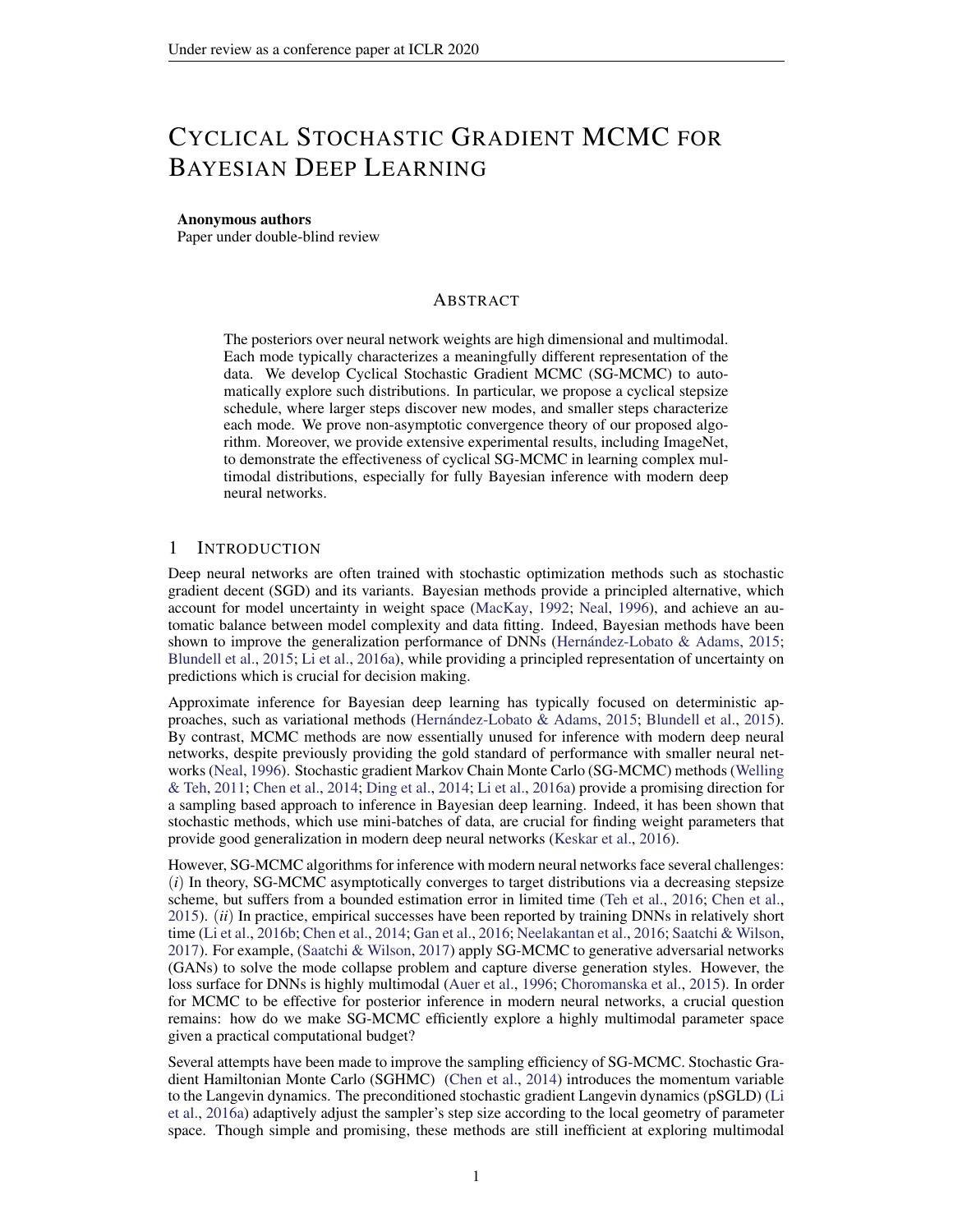The last line follows the fact that  $((s)) = L(V(s))$ ; 8s. The last line follows in a call that  $\frac{1}{k-1}$  by  $\frac{1}{k}$  and we can use the martingale property of integral to derive:

D<sub>KL</sub> (P<sub>V</sub><sup>K=1</sup> h<sub>k</sub> RP<sup>K</sup><sub>k=1</sub> h<sub>k</sub>)  
\n= 
$$
\frac{1}{4}
$$
  $\int_{j=0}^{R} \int_{k=1}^{i+1} h_k$  Ekr U( (s)) G<sub>s</sub>( (s))k<sup>2</sup> ds  
\n $\frac{1}{2}$   $\int_{j=0}^{R} \int_{k=1}^{i+1} h_k$  Ekr U( (s)) r U( (h<sub>i</sub>)k<sup>2</sup> ds  
\n $\frac{1}{2}$   $\int_{j=0}^{R} \int_{k=1}^{i+1} h_k$  Ekr U( (s)) r U( (h<sub>i</sub>)k<sup>2</sup> ds  
\n $+ \frac{1}{2}$   $\int_{j=0}^{R} \int_{k=1}^{i+1} h_k$   $\int_{k=1}^{R} g(s)$   $\int_{k=1}^{R} h_k$   
\n $\frac{1}{2}$   $\int_{j=0}^{R} \int_{k=1}^{i+1} h_k$   $\int_{k=1}^{R} g(s)$   $\int_{k=1}^{R} h_k$   
\n $\frac{1}{2}$   $\int_{j=0}^{R} \int_{k=1}^{i+1} h_k$   $\int_{k=1}^{R} g(s)$   $\int_{k=1}^{R} h_k$   $\int_{k=1}^{R} g(s)$   $\int_{k=1}^{R} h_k$  (29)  
\n $+ \frac{1}{2}$   $\int_{j=0}^{R} \int_{k=1}^{i+1} h_k$   $\int_{k=1}^{R} g(s)$   $\int_{k=1}^{R} h_k$  (29)

For the rst part (29), we consider sonse  $\left[\begin{array}{cc} P_{j_{k=1}} & h_k \\ h_{k+1} & h_k \end{array}\right]$ , the following equation holds:

k=1

k=1

$$
(\mathbf{s}) \quad \underset{k=1}{\overset{\mathcal{N}}{\underset{k=1}{\overset{k=1}{\bigwedge}}} h_k} \mathbf{h}_k
$$
\n
$$
= (\mathbf{s} \quad \underset{k=1}{\overset{\mathcal{N}}{\underset{k=1}{\overset{k=1}{\bigwedge}}} h_k} \mathbf{r} \mathbf{U}_{k(k+1 + \frac{p}{2}(W_s^{(d)} \mathbf{W} \mathbf{F}_{k+1}^{(d)})} \mathbf{h}_k)
$$
\n
$$
= (\mathbf{s} \quad \underset{k=1}{\overset{\mathcal{N}}{\underset{k=1}{\overset{k=1}{\bigtriangleup}}} h_k} \mathbf{r} \mathbf{U}_{k(k+1 + \frac{p}{2}(W_s^{(d)} \mathbf{U} \mathbf{F} \mathbf{F}_{k(k+1 + \frac{p}{2}(W_s^{(d)} \mathbf{W} \mathbf{F}_{k+1}^{(d)})} \mathbf{h}_k)
$$
\n
$$
= (\mathbf{s} \quad \underset{k=1}{\overset{\mathcal{N}}{\underset{k=1}{\overset{k=1}{\bigtriangleup}}} h_k} \mathbf{r} \mathbf{U}_{k(k+1 + \frac{p}{2}(W_s^{(d)} \mathbf{U} \mathbf{F} \mathbf{F}_{k(k+1)})} \mathbf{F}_{k(k+1 + \frac{p}{2}(W_s^{(d)} \mathbf{W} \mathbf{F}_{k+1}^{(d)})})
$$
\n
$$
= (\mathbf{s} \quad \underset{k=1}{\overset{\mathcal{N}}{\bigtriangleup}} h_k \mathbf{F}_{k(k+1 + \frac{p}{2}(W_s^{(d)} \mathbf{W} \mathbf{F}_{k+1}^{(d)})} \mathbf{F}_{k(k+1 + \frac{p}{2}(W_s^{(d)} \mathbf{W} \mathbf{F} \mathbf{F}_{k+1}^{(d)})})
$$
\n
$$
= (\mathbf{s} \quad \underset{k=1}{\overset{\mathcal{N}}{\bigtriangleup}} h_k \mathbf{F}_{k(k+1 + \frac{p}{2}(W_s^{(d)} \mathbf{W} \mathbf{F}_{k+1}^{(d)})} \mathbf{F}_{k(k+1 + \frac{p}{2}(W_s^{(d)} \mathbf{W} \mathbf{F}_{k+1}^{(d)})})
$$
\n
$$
= (\mathbf{s} \quad \unders
$$

Thus, we can use Lemma 3.1 and 3.2 in (Raginsky et al., 2017) for the following result:

$$
Ek_{(s)} \t\t N_{k=1}
$$
\n
$$
3h_{j+1}^{2} Ekr U(j)k^{2} + 3h_{j+1}^{2} Ekr U(j) r U_{j}(j)k^{2} + 6h_{j+1} d
$$
\n
$$
12h_{j+1}^{2} (L_{U}^{2} Ek_{j}k^{2} + B^{2}) + 6h_{j+1} d
$$

Hence we can bound the rst part, (choosimg 1),

$$
\frac{L_{U}^{2}}{2} \sum_{j=0}^{K} \sum_{k=1}^{12} \frac{P_{i+1}}{h_{k}} E_{K}(s) \quad (h_{k})k^{2}ds
$$
\n
$$
\frac{L_{U}^{2}}{2} \sum_{j=0}^{K} \frac{12h_{j+1}^{3}}{12h_{j+1}^{3}} (L_{U}^{2} E_{K} i k^{2} + B^{2}) + 6h_{j+1}^{2} d
$$
\n
$$
L_{U}^{2} \max_{j=0} \max_{j=0}^{K} 6(L_{U}^{2} E_{K} i k^{2} + B^{2}) + 3d \left(\frac{K}{h_{j+1}^{2}}\right)
$$
\n
$$
L_{U}^{2} \max_{j=0} \max_{j=0}^{K} 6(L_{U}^{2} E_{K} i k^{2} + B^{2}) + 3d \frac{2}{6}h_{0}^{2}
$$
\n(32)

where the last line follows from the fact that

$$
\frac{4x + 1}{(j+1)^3} \frac{4x + 1}{(j+1)^2} \frac{4x + 1}{(j+1)^2} \frac{4x + 1}{(j+1)^2} = \frac{2}{6}:
$$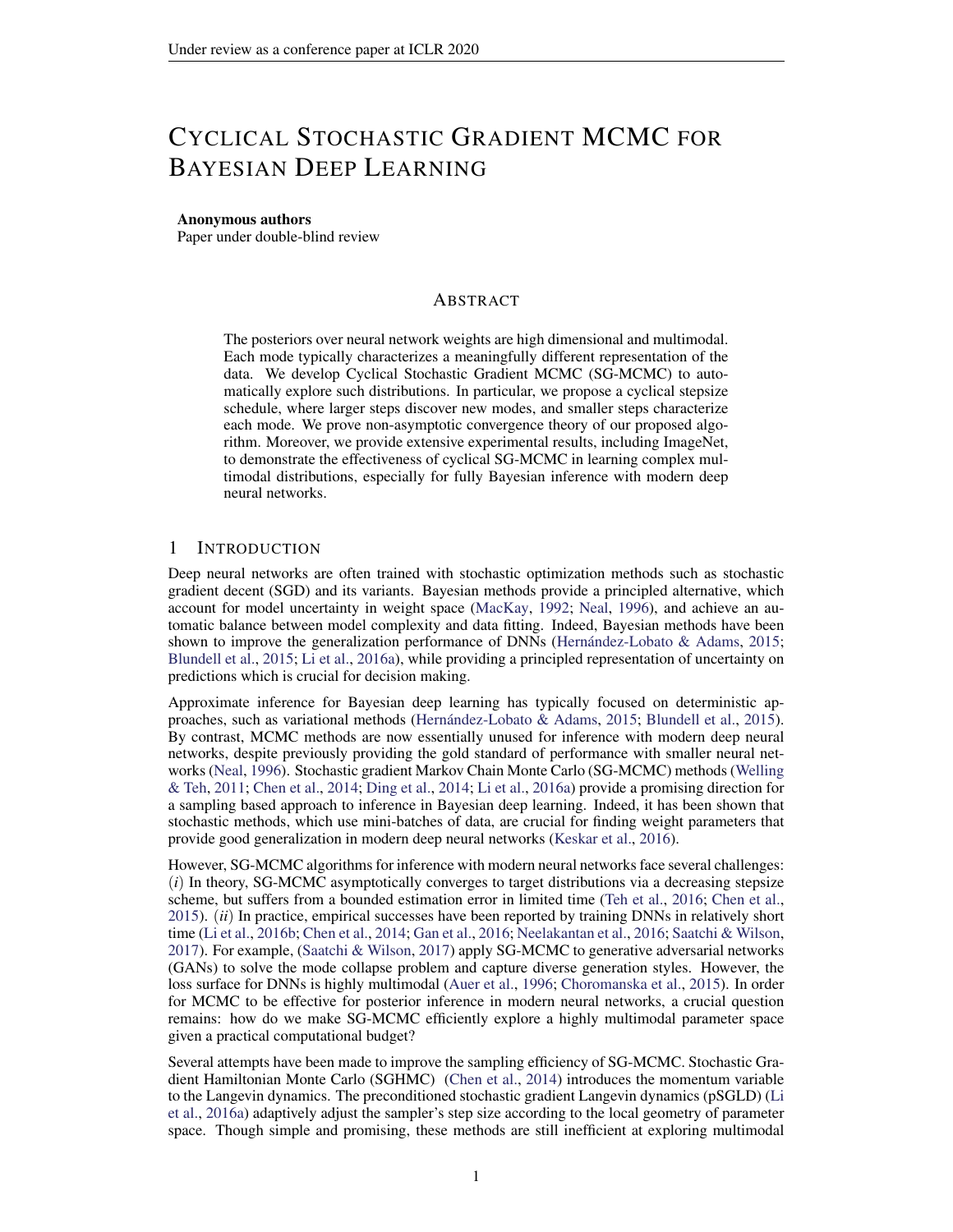The second part (30) can be bounded as follows:

$$
\frac{1}{2} \sum_{j=0}^{4} \sum_{k=1}^{4} \sum_{h_k}^{4} \sum_{k=1}^{4} \sum_{k=1}^{4} k \sum_{k=1}^{4} \sum_{k=1}^{4} \sum_{k=1}^{4} \sum_{k=1}^{4} \sum_{k=1}^{4} \sum_{j=0}^{4} \sum_{j=0}^{4} \sum_{j=0}^{4} \sum_{j=0}^{4} \sum_{j=0}^{4} \sum_{j=0}^{4} \sum_{j=0}^{4} \sum_{j=0}^{4} \sum_{j=0}^{4} \sum_{j=0}^{4} \sum_{j=0}^{4} \sum_{j=0}^{4} \sum_{j=0}^{4} \sum_{j=1}^{4} \sum_{j=1}^{4} \sum_{j=1}^{4} \sum_{j=1}^{4} \sum_{j=1}^{4} \sum_{j=1}^{4} \sum_{j=1}^{4} \sum_{j=1}^{4} \sum_{j=1}^{4} \sum_{j=1}^{4} \sum_{j=1}^{4} \sum_{j=1}^{4} \sum_{j=1}^{4} \sum_{j=1}^{4} \sum_{j=1}^{4} \sum_{j=1}^{4} \sum_{j=1}^{4} \sum_{j=1}^{4} \sum_{j=1}^{4} \sum_{j=1}^{4} \sum_{j=1}^{4} \sum_{j=1}^{4} \sum_{j=1}^{4} \sum_{j=1}^{4} \sum_{j=1}^{4} \sum_{j=1}^{4} \sum_{j=1}^{4} \sum_{j=1}^{4} \sum_{j=1}^{4} \sum_{j=1}^{4} \sum_{j=1}^{4} \sum_{j=1}^{4} \sum_{j=1}^{4} \sum_{j=1}^{4} \sum_{j=1}^{4} \sum_{j=1}^{4} \sum_{j=1}^{4} \sum_{j=1}^{4} \sum_{j=1}^{4} \sum_{j=1}^{4} \sum_{j=1}^{4} \sum_{j=1}^{4} \sum_{j=1}^{4} \sum_{j=1}^{4} \sum_{j=1}^{4} \sum_{j=1}^{4} \sum_{j=1}^{4} \sum_{j=1}^{4} \sum_{j=1}^{4} \sum_{j=1}^{4} \sum_{j=1}^{4} \sum_{j=1}^{4} \sum_{
$$

Due to the data-processing inequality for the relative entropy, we have

 $D_{\mathsf{KL}}$  (~ $\kappa$  k  $P_{\kappa_{n+1} h_k}$ )  $D_{\mathsf{KL}}$  ( $P_{\mathsf{V}}^{\mathsf{t}}$  k  $P^{\mathsf{t}}$ )  $\mathsf{L}^2_\mathsf{U}$ 2 <sup>K</sup>X <sup>1</sup> j =0  $Z$  P  $_{_{\rm k=1}^{+1}$  h<sub>k</sub>  $P_{\stackrel{j}{k=1}}$  h<sub>k</sub>  $Ek_{s}$ (s)  $($ q(s) X k=1 h<sub>i</sub>) $k^2$ ds  $+\frac{1}{2}$ 2 <sup>K</sup>X <sup>1</sup> j =0  $Z$  P  $_{_{\mathrm{K=1}}}^{\mathrm{+1}}$  h<sub>k</sub>  $P_{\stackrel{j}{k=1}}$  h<sub>k</sub> Ekr  $U($ q(s) X k=1 h<sub>i</sub>)  $G_s($  ( q(s) X k=1 h<sub>i</sub>) $k^2$ ds  $L_{U_0}^2$  max 6( $L_U^2$ Ek j k<sup>2</sup> + B<sup>2</sup>) + 3 d  $\frac{2}{6}$  $\overline{6}$  h<sub>0</sub><sup>2</sup> + max ( $L_U^2 Ek$  j k<sup>2</sup> + B<sup>2</sup>)(h<sub>0</sub> XK j =1 1 .<br>j)

Similar to the proof of cSGLD , we have

$$
\max_{0 \ j \ K} (L^2 \ E k \ j k^2 + B^2) \ D_0
$$

Then we denote th**e**L $_{0}^{2}$ (D<sub>0</sub> + d) asD<sub>1</sub> and we can derive

D<sub>KL</sub> 
$$
(-_{K} k P_{K-1 h_{k}}) D_{1} h_{0}^{2} \frac{2}{6} + D_{0} h_{0} \frac{X}{j-1} \frac{1}{j}
$$

Then according to Proposition 3.1 in (Bolley & Villani, 2005) and Lemma 3.3 in (Raginsky et al., 2017), if we denote  $_0 + 2b + 2d$  as  $D_2$ , we can derive the following result,

$$
W_{2}(\sim \kappa ; P_{\kappa_{-1} h_{k}})
$$
\n
$$
X
$$
\n
$$
[12 + D_{2}(\begin{array}{c} h_{k}) \end{array})^{1=2} [(D_{KL}(\sim \kappa k P_{\kappa_{-1} h_{k}}))^{1=2} + (D_{KL}(\sim \kappa k P_{\kappa_{-1} h_{k}}) = 2)^{1=4}]
$$
\n
$$
= [12 + D_{2}(h_{0} \begin{array}{c} X \\ \vdots \\ \vdots \\ \vdots \end{array} \begin{array}{c} 1 \\ -1 \end{array})^{1=2} [(D_{1}h_{0}^{2} \frac{2}{6} + D_{0}h_{0} \begin{array}{c} X \\ \vdots \\ \vdots \end{array} \begin{array}{c} 1 \\ -1 \end{array})^{1=2} + (D_{1}h_{0}^{2} \frac{2}{12} + D_{0}h_{0} \begin{array}{c} X \\ \vdots \\ \vdots \end{array} \begin{array}{c} 1 \\ -1 \end{array})^{1=4}]
$$

Now we derive the bound fd $\mathcal{N}_2(\sim_K\,;\begin{array}{cc} \mathsf{P}_{\;\mathsf{K}_{-1}\;\; \mathsf{h}_k}\end{array}).$ 

 $E.2 W_2(P_{\kappa \atop k=1}^K h_k; 1)$ 

We can directly get the following results from (3.17) in (Raginsky et al., 2017) that there exist some positive constant $(C_3; C_4)$ ,

$$
W_2(\begin{array}{cc} P_{K} & \ \\ k=1 & h_K \\ \end{array}; 1) \quad C_3 \exp(\begin{array}{cc} X & \ \\ k=1 & h_K = C_4 \\ \end{array})
$$

 $\Box$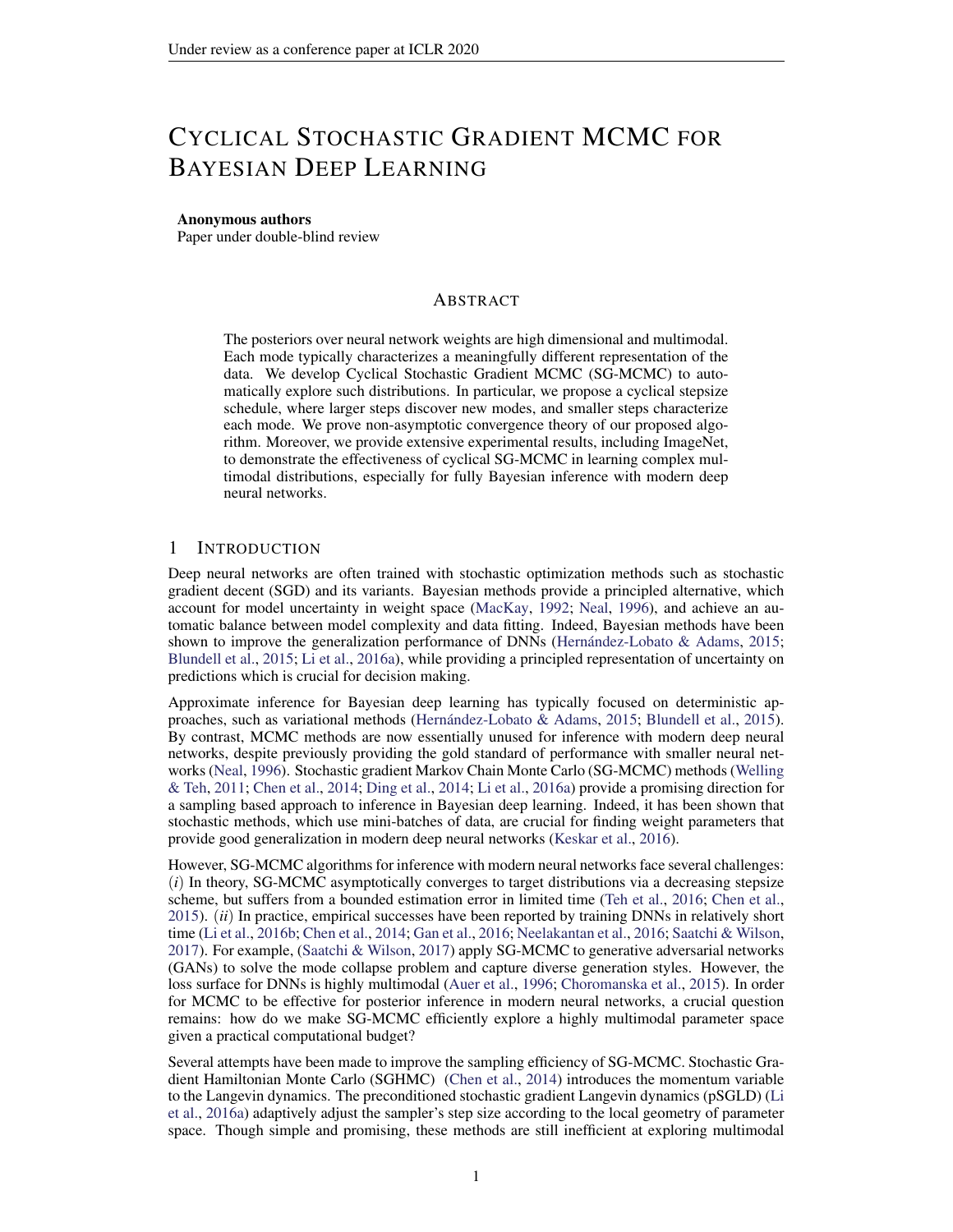Based on the convergence error bounds, we discuss an informal comparison with standard SGLD. Consider the following two cases.We must emphasize that since the  $\texttt{Wg}(m_k; \begin{array}{cc} \texttt{P} & \texttt{K} \\ \texttt{K=1} & \texttt{K} \end{array})$  in the equation 9 increases w.r**K** , our  $_{0}$  must be set small enough in practice. Hence, in this informal comparison, we also se $_{b}$  small enough to mak $\pmb{\omega}_{2}$ ( $\kappa$  ;  $\mathsf{P}_{\kappa}$ <sub>k=1</sub>  $\kappa$ ) less important.

i) If the initial stepsizes satisfy<sub>0</sub> h<sub>0</sub>, our algorithm cSGLD runs much faster than the standard SGLD in terms of the amount of "diffusion timgi"e., the "t" indexing<sub>rd</sub> in the continuous-time SDE mentioned above. This result follows from  $k=1$ ,  $k = \frac{k_0}{2}$  and  $\frac{k_1}{k_1}$   $k_2 = \frac{k_1}{k_2}$   $\frac{h_0}{k_3} =$  $\rm O(h_0\,log K) \equiv \frac{K_{-0}}{2}$ . In standard SGLD, since the error described/by( $\sim_K$  ;  $\rm \frac{P_{-K_{-1}}}{K_{-1}}$   $\rm \frac{1}{R_{-1}}$ w.r.t. K , h<sub>0</sub> needs to be set small enough in practice to reduce the error. Following the general analysis of SGLD in (Raginsky et al., 2017; Xu et al., 2017), the dominant term in the decomposition equation 21 will be $W_2$ (  $\frac{P_K}{k=1-h_K}; -1$  ) since it decreases exponentially fast with the increase of and  $W_2(\sim_K; P_{K_{n-1} \atop k=1}^K)$  is small due to the setting of small. Since  $K_{k=1}^K$  k increases much faster in our algorithm than the term  $\kappa_{k=1}^K$  h<sub>k</sub> in standard SGLD, our algorithm thus endows less error for K iterations,i.e.,  $W_2$ ( $\begin{array}{ccc} P & K & K \ R & K & K \end{array}$ ) W<sub>2</sub>( $\begin{array}{ccc} P & K & K \ R & K & K \end{array}$ ). Hence, our algorithm outperforms standard SGLD, as will be veri ed in our experiments.

ii) Instead of setting th $b_0$  small enough, one may consider increasing to make standard SGLD run as "fast" as our proposed algorithme,  $\kappa_{k=1}^K$   $\kappa_{k=1}^K$  k. Now the W<sub>2</sub>( $\kappa_{k=1}^K$   $\kappa_{k=1}^K$ ,  $\kappa_{k=1}^K$ ) in equation 21 is almost the same as  $\texttt{Wg}$ (  $\texttt{P}_{\frac{\mathsf{K}}{\mathsf{k}=1} - \mathsf{h}_{\mathsf{k}}}$ ; 1) in equation 9. However, in this case, it is worth noting thath<sub>0</sub> scales a $\mathfrak{O}(\;\;{}_{0}\mathsf{K}$ = logK). We can notice thath<sub>0</sub> is much larger than the <sub>0</sub> and thus the  $W_2(\sim_K; P_{K_{n-1} - h_k})$  cannot be ignored. Now the fterm in  $W_2(\sim_K; P_{K_{n-1} - h_k})$ would scale a $\mathcal{O}(-\frac{2}{6}K^2=log^2 K)$ , which makes $W_2(\sim_K; P_{K_{n-1}})$  in equation 21 much larger than our $W_2$ ( $\kappa$ ;  $P_{K_1}$ ,  $\kappa$ ) de ned in equation 9 sinc  $\Theta$ ( $\frac{2}{6}K^2$ =log<sup>2</sup>K) O ( $\frac{2}{6}K$ ). Again,  $k = 100$  km  $k = 100$  km  $k = 100$  km  $k = 100$  km  $k = 100$  km  $k = 100$  km  $k = 100$  km  $k = 100$  km  $k = 100$  km  $k = 100$  km  $k = 100$  km  $k = 100$  km  $k = 100$  km  $k = 100$  km  $k = 100$  km  $k = 100$  km  $k = 100$  km  $k = 100$  km  $k = 1$ 

# F COMBINING SAMPLES

In cyclical SG-MCMC, we obtain samples from multiple modes of a posterior distribution by running the cyclical step size schedule for many periods. We now show how to effectively utilize the collected samples. We consider each cycle exploring different part of the target distriputibit) on a metric space . As we haveM cycles in total, thenth cycle characterizes a local region de ning the "sub-posterior" distributionp<sub>m</sub> ( jD) =  $\frac{p(\text{p})1_{m}}{w_{m}}$ ; with w<sub>m</sub> = R  $_{_{\mathrm{m}}}$  p(  $\,$ jD)d ; where  $w_m$  is a normalizing constant. For a testing function), we are often interested in its true posterior expectation  $=$  f ( )p( jD)d. The sample-based estimation is

$$
f^{\Lambda} = \sum_{m=1}^{M} w_m f_m^{\Lambda} \text{ with } f_m^{\Lambda} = \frac{1}{K_m} \sum_{j=1}^{K_m} f\left(\begin{array}{c} (m) \\ j \end{array}\right); \tag{33}
$$

whereK<sub>m</sub> is the number of samples from the theoretherm cycle, and  $^{(m)}$  2 m.

The weight for each cycl**a**y; is estimated using thlearmonic mearmethod (Green, 1995; Raftery et al., 2006): $\boldsymbol{\mathsf{\scriptstyle{W}}}_{\mathsf{m}}$  [ $\frac{1}{\mathsf{K}_{\mathsf{m}}}$  $P_{K_m}^{K_m}$   $\frac{1}{p(D_j \frac{1}{p})}$ ] <sup>1</sup>: This approach provides a simple and consistent estimator, where the only additional cost is to traverse the training dataset to evaluate the likelihood p(Dj  $\frac{^{(m)}}{^{j}}$ ) for each sample $\frac{^{(m)}}{^{j}}$ . We evaluate the likelihood once off-line and store the result for testing.

If  $<sub>m</sub>$  are not disjoint, we can assume new sub-regions which are disjoint and compute the</sub> estimator as following

$$
f_m^n = \frac{1}{n_m} \sum_{m=1}^{M} \sum_{j=1}^{K_m} f(\begin{array}{c} (j) \\ m \end{array}) 1_{\sim_m} (\begin{array}{c} (m) \\ j \end{array})
$$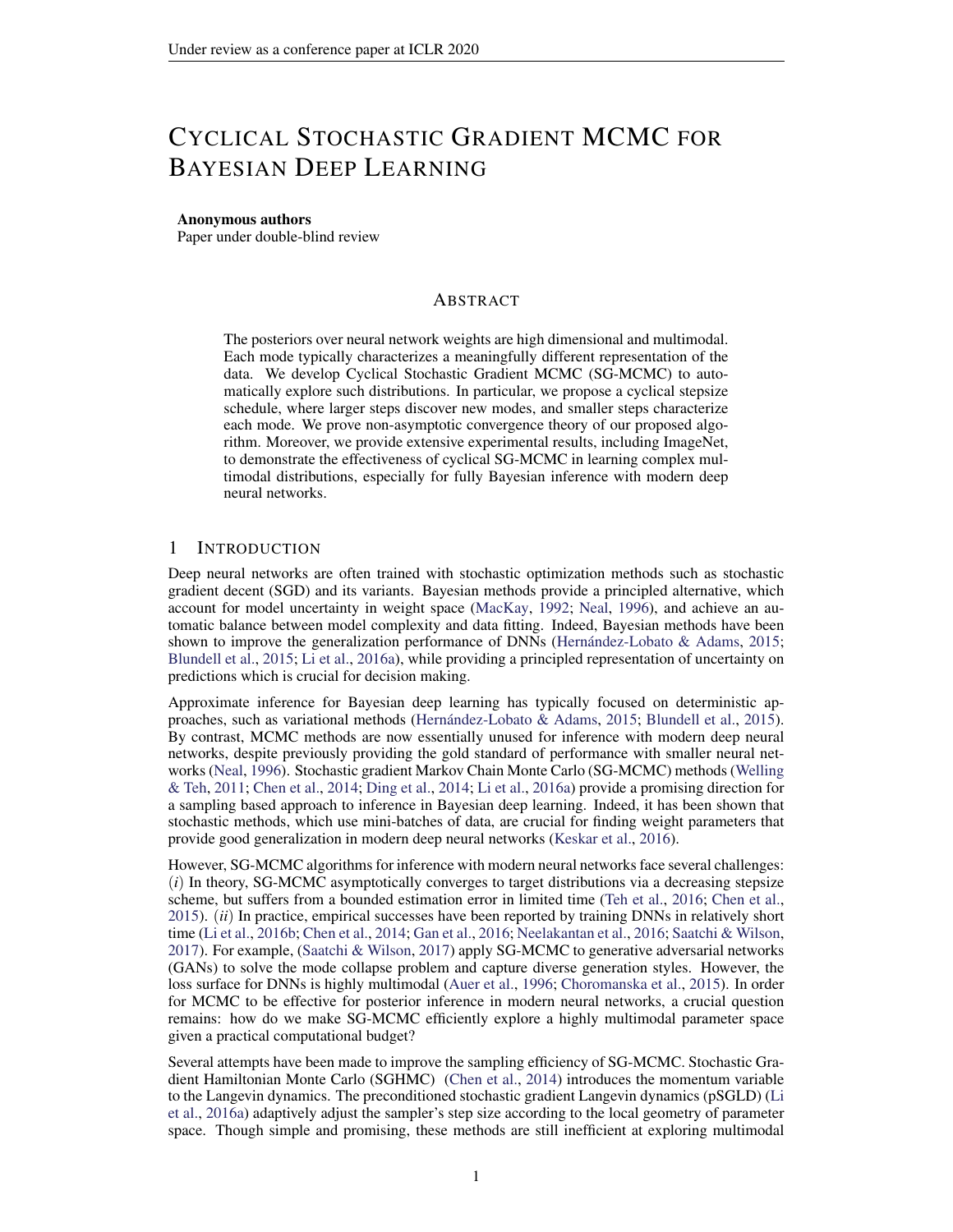where

$$
\overline{n}_{m} = \frac{\mathbb{X}^{n} \ \mathbb{X}^{m}}{m=1 \ j=1} 1_{\sim_{m}} \left( \begin{array}{c} (m) \\ j \end{array} \right)
$$

and1 $_{\sim_m}$  (  $\binom{(m)}{j}$  equals 1 only when $\binom{(m)}{j}$  2  $\sim_m$  . By doing so, our estimator still holds even if<sub>m</sub> are not disjoint.

# G THEORETICAL ANALYSIS UNDER CONVEX ASSUMPTION

Firstly, we introduce the following SDE

$$
d_t = r U(t) dt + \frac{p}{2} dW_t ; \qquad (34)
$$

Let  $_t$  denote the distribution of<sub>t</sub>, and the stationary distribution of equation 34 $\sharp$ (ejD), which means  $_1$  = p( jD).

However, the exact evaluation of the gradient is computationally expensive. Hence, we need to adopt noisy evaluations of U. For simplicity, we assume that at any point we can observe the value

$$
r \cup_k = r \cup (\kappa) + \kappa
$$

where  $_k : k = 0; 1; 2; ...$  is a sequence of random (noise) vectors. Then the algorithm is de ned as:

k+1 = <sup>k</sup> k+1 r ~U<sup>k</sup> + p 2 k+1 k+1 (35)

Further, let  $_k$  denote the distribution of  $_k$ .

Following the existing work in (Dalalyan & Karagulyan, 2019), we adopt the following standard assumptions summarized in Assumption 5,

Assumption 5.

For some positive constants m and M, it holds

U( ) U(  $^{\circ}$ ) r U(  $^{\circ}$ T(  $^{\circ}$ ) (m=2)k  $\frac{0}{2}$ kr $U( )$  r  $U( \ ^{0})$ k $_{2}$  Mk  $\mathsf{a}_{\mathsf{k}_2}$ 

for any;  $^0$ 2 R $^{\mathsf{d}}$ 

(bounded bias $E[kE(|k|k) k^2]$  $^{2}d$ 

(bounded variance  $E[k_k - E(k_j - k)k_2^2]$  $^{2}d$ 

(independence of updates)<sub> $k_1$ </sub> in equation 35 is independent  $\mathfrak{ch}_1$ ;  $_2$ ; :::;  $_k$ )

G.1 THEOREM

Under Assumption 5 in Appendix and 0 2  $(0; \frac{1}{m} \wedge \frac{2}{M})$ , if we dene the <sub>min</sub> as  $\frac{0}{2}$  cos  $\frac{\text{mod dK=M e} + 1, dK=M e}{\text{dK=M e}} + 1$ , we can derive the the following bounds.

If m <sub>min</sub> + M <sub>0</sub> 2, thenW<sub>2</sub>(<sub>k+1</sub>; 1)  
\n(1 m <sub>min</sub>)<sup>K</sup> W<sub>2</sub>(<sub>0</sub>; 1) + 
$$
\frac{(1:65M \frac{3=2}{0} + 0)d^{1=2}}{m \text{ min}}
$$
 +  $\frac{2}{1:65M \frac{1=2}{0} + 0} = \frac{2}{m \text{ min}}$  (36)

If m <sub>min</sub> + M <sub>0</sub> > 2, thenW<sub>2</sub>(<sub>k+1</sub>; 1)  
\n
$$
(1 (2 M_0))^{K} W_2(o; 1) + \frac{(1.65M_0^{3=2} + o)d^{1=2}}{2 M_0} + \frac{2}{1.65M_0^{1=2} + 1.65M_0^{1=2}};
$$
\n(37)

where theM; m; ; are some positive constants de ned in Assumption 5